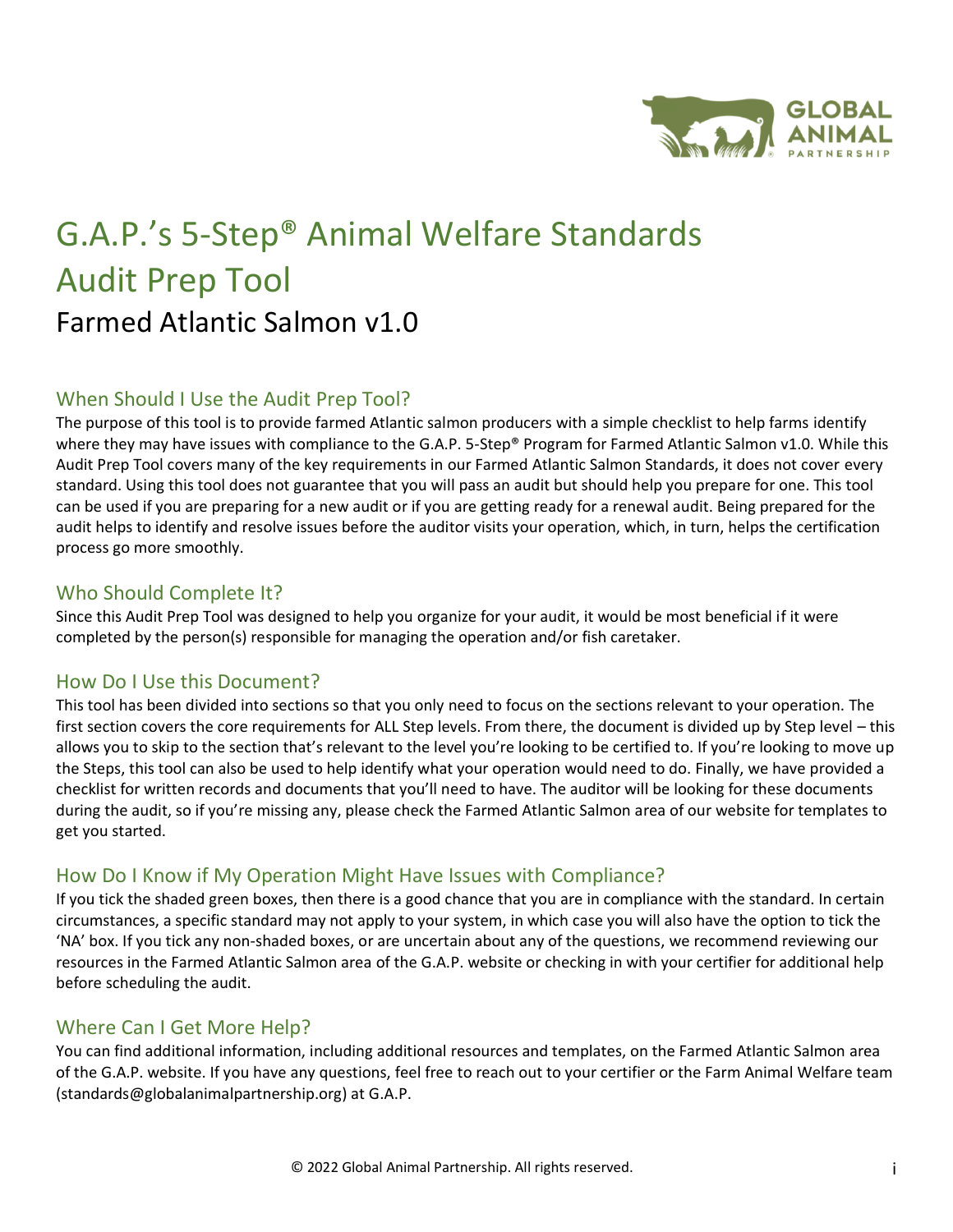## Table of Contents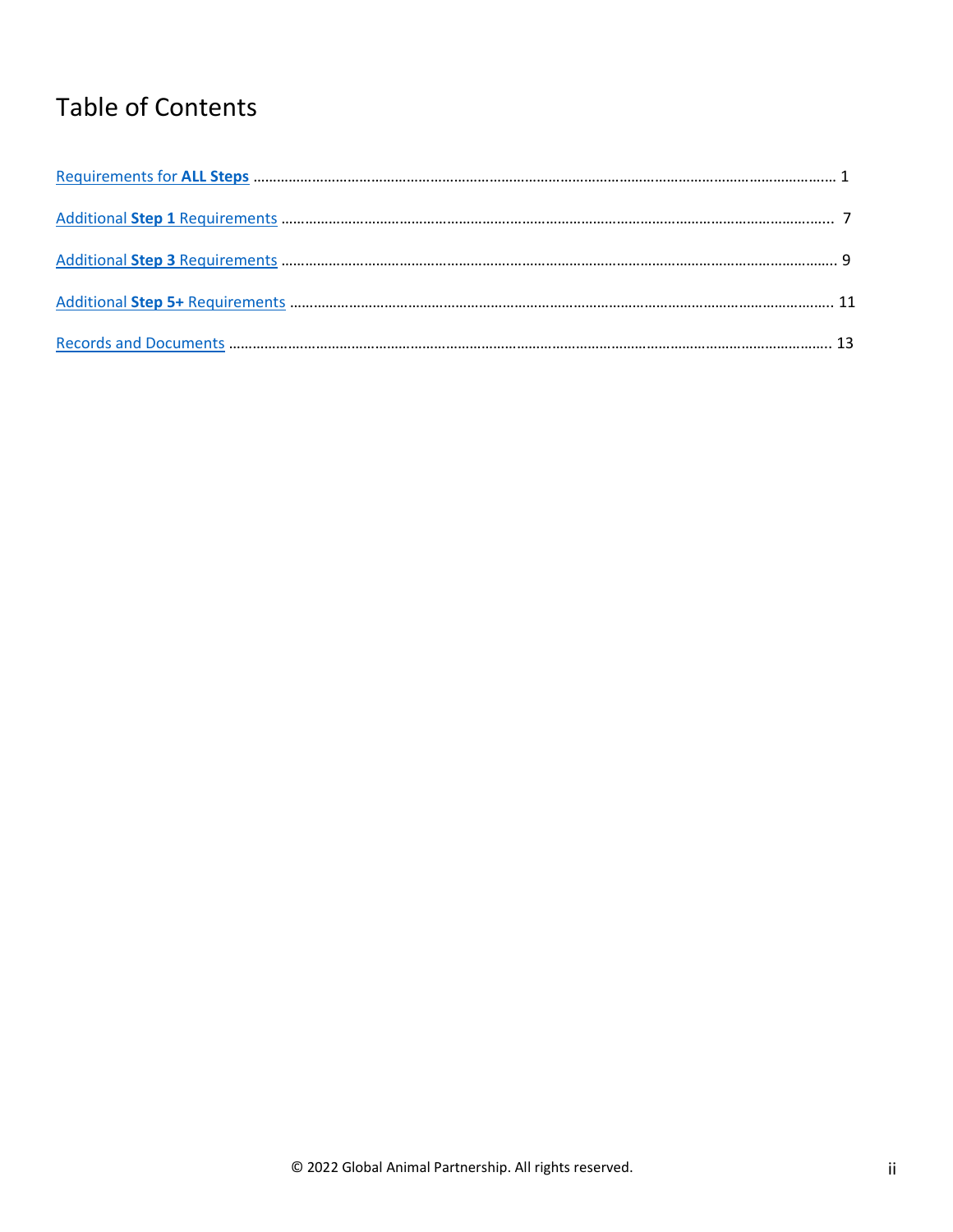### <span id="page-2-0"></span>Requirements for ALL Steps

All operations, no matter which Step level you are applying for, should complete this section.

|       |                                                                                               | Yes | <b>No</b> | <b>NA</b> |
|-------|-----------------------------------------------------------------------------------------------|-----|-----------|-----------|
|       | <b>1 FISH SOURCE</b>                                                                          |     |           |           |
| 1.1   | Source/Breed/Lines                                                                            |     |           |           |
| 1.1.1 | Do you raise cloned or genetically modified salmon?                                           |     |           |           |
| 1.1.2 | Do you raise triploid salmon?                                                                 |     |           |           |
| 1.1.4 | If juvenile fish are sourced from separate facilities, are those facilities G.A.P.-Certified? |     |           |           |

|                                                                                                                                                                                                                                                                                                                                                                                                                 | Yes                    | <b>No</b>                          | <b>NA</b> |
|-----------------------------------------------------------------------------------------------------------------------------------------------------------------------------------------------------------------------------------------------------------------------------------------------------------------------------------------------------------------------------------------------------------------|------------------------|------------------------------------|-----------|
| <b>2 FISH HEALTH</b>                                                                                                                                                                                                                                                                                                                                                                                            |                        |                                    |           |
| Medication                                                                                                                                                                                                                                                                                                                                                                                                      |                        |                                    |           |
| If salmon are treated with antibiotics, organophosphates, and/or growth hormones, do<br>you market them as non-G.A.P.?                                                                                                                                                                                                                                                                                          | O                      | O                                  | O         |
| Are salmon on your operation ever given clove oil?                                                                                                                                                                                                                                                                                                                                                              | O                      | $\circ$                            |           |
| Vaccination                                                                                                                                                                                                                                                                                                                                                                                                     |                        |                                    |           |
| If salmon are vaccinated via needle injection, are all salmon anesthetized prior to<br>vaccination?                                                                                                                                                                                                                                                                                                             | O                      | O                                  | O         |
| If salmon are vaccinated via needle injection, does the slaughter plant conduct and<br>provide you with a Vaccination Adhesion Assessment for every shipment of salmon?                                                                                                                                                                                                                                         | O                      | O                                  | O         |
| Anesthesia                                                                                                                                                                                                                                                                                                                                                                                                      |                        |                                    |           |
| If salmon are anesthetized, are any of the following drugs used?<br>a. Tricaine methanesulfonate (MS-222);<br>b. Isoeugenol;<br>Benzocaine; or<br>$\mathsf{C}$ .<br>d. Metomidate.                                                                                                                                                                                                                              | $\circ$                | $\circ$                            | ◯         |
|                                                                                                                                                                                                                                                                                                                                                                                                                 |                        |                                    |           |
| Do you cull any salmon meeting the following criteria?<br>Emaciated;<br>а.<br>b. Severe jaw deformity;<br>c. Sever opercular deformity;<br>d. Severe spinal deformity; and/or<br>e. Runts                                                                                                                                                                                                                       | O<br>O<br>$\circ$<br>Ω | O<br>$\circ$<br>$\circ$<br>$\circ$ |           |
| On-Farm Euthanasia                                                                                                                                                                                                                                                                                                                                                                                              |                        |                                    |           |
| Are the staff who perform euthanasia trained?                                                                                                                                                                                                                                                                                                                                                                   | O                      | O                                  |           |
| Do you euthanize salmon using one or more of the following methods:<br>a manual percussive blow followed immediately by a secondary method which<br>a.<br>ensures death (i.e. gill cutting or exsanguination);<br>automated percussive stunning followed immediately by a secondary method<br>b.<br>(i.e. gill cutting or exsanguination) which ensures death; and/or<br>anesthetic overdose.<br>$\mathsf{C}$ . | O                      | O                                  |           |
|                                                                                                                                                                                                                                                                                                                                                                                                                 | Culling                |                                    |           |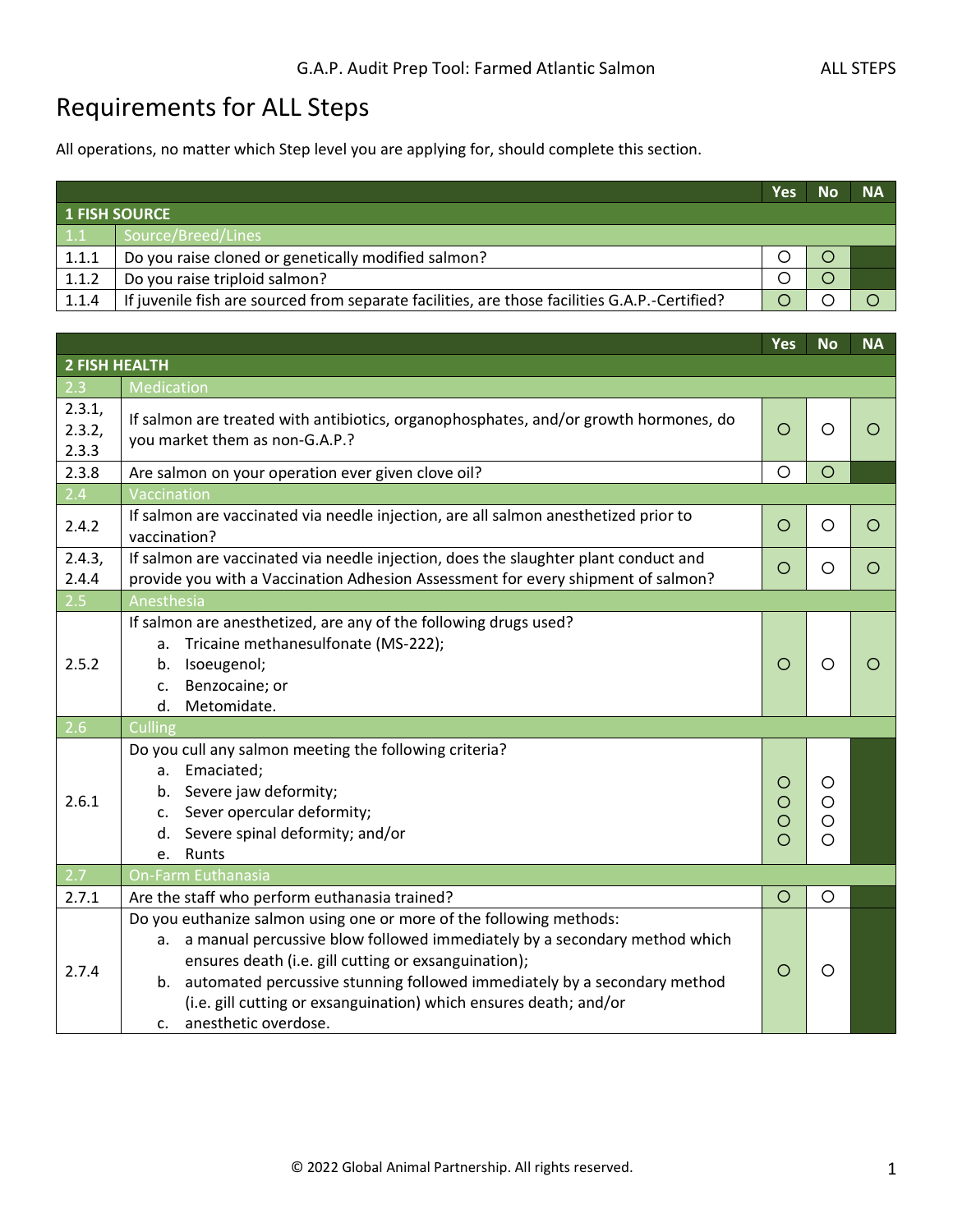#### G.A.P. Audit Prep Tool: Farmed Atlantic Salmon Manusculph ALL STEPS

|                                                                                                                    | Yes                                                                        | <b>No</b> | <b>NA</b> |
|--------------------------------------------------------------------------------------------------------------------|----------------------------------------------------------------------------|-----------|-----------|
| <b>3 FISH CARE AND MANAGEMENT</b>                                                                                  |                                                                            |           |           |
| <b>Daily Monitoring</b>                                                                                            |                                                                            |           |           |
| Are fish observed daily, whether in tanks or pens?                                                                 | O                                                                          | O         |           |
| Are any dead fish in pens and tanks removed immediately upon discovery?                                            | $\circ$                                                                    | $\circ$   |           |
| Handling                                                                                                           |                                                                            |           |           |
| Are fish that are not anesthetized handled out of water for longer than 10 seconds?                                | O                                                                          | $\circ$   |           |
| Are knotted nets or dry brail nets used to handle fish?                                                            | $\circ$                                                                    | $\circ$   |           |
| <b>Physical Alterations</b>                                                                                        |                                                                            |           |           |
| Are salmon's skin or fins removed or altered in any way?                                                           | O                                                                          | $\circ$   |           |
| Are salmon physically marked or branded?                                                                           | $\circ$                                                                    | $\circ$   |           |
| Crowding                                                                                                           |                                                                            |           |           |
| Are salmon ever crowded more than 3 times in a 30-day period?                                                      | O                                                                          | O         |           |
| Are salmon ever crowded for longer than 2 hours?                                                                   | $\circ$                                                                    | $\circ$   |           |
| Are crowding events recorded?                                                                                      | $\circ$                                                                    | $\circ$   |           |
| Pumping                                                                                                            |                                                                            |           |           |
| Are sick or injured fish ever pumped?                                                                              | O                                                                          | $\circ$   |           |
| Is there a system in place to observe fish during pumping?                                                         |                                                                            |           |           |
| Is water quality monitored at the intake and outflow of the pipe during pumping?                                   | $\overline{O}$                                                             | $\circ$   |           |
| Is the pipe fully flushed at the end of each pumping event?                                                        | $\circ$                                                                    | $\circ$   |           |
| Grading                                                                                                            |                                                                            |           |           |
| Does the operation grade any salmon under 3g?                                                                      | O                                                                          | O         |           |
|                                                                                                                    | $\circ$                                                                    | $\circ$   |           |
| Skin, Fin, and Body Condition                                                                                      |                                                                            |           |           |
| Do you monitor for the following at all life stages?                                                               |                                                                            |           |           |
| Skin injuries or damage, including ulcers and wounds;<br>а.                                                        | O                                                                          | O         |           |
| b. Fin damage; and                                                                                                 | O                                                                          | O         |           |
| Body condition.<br>c.                                                                                              | $\circ$                                                                    | O         |           |
| Do you sample salmon weekly for the skin, fin and body conditions listed above and keep<br>records of the results? | $\circ$                                                                    | O         |           |
|                                                                                                                    | Does the operation use active grading systems for salmon greater than 50g? | $\circ$   | $\circ$   |

|       |                                                                                     | Yes | <b>No</b> | <b>NA</b> |
|-------|-------------------------------------------------------------------------------------|-----|-----------|-----------|
|       | <b>4 SMOLTIFICATION</b>                                                             |     |           |           |
| 4.1   | Smolt Health                                                                        |     |           |           |
| 4.1.1 | Do you test smolt status using hypertonic water (water with salinity above 35 ppt)? |     |           |           |
| 4.2.1 | Is feed withheld for longer than 24 hours prior to transferring smolts to seawater? |     |           |           |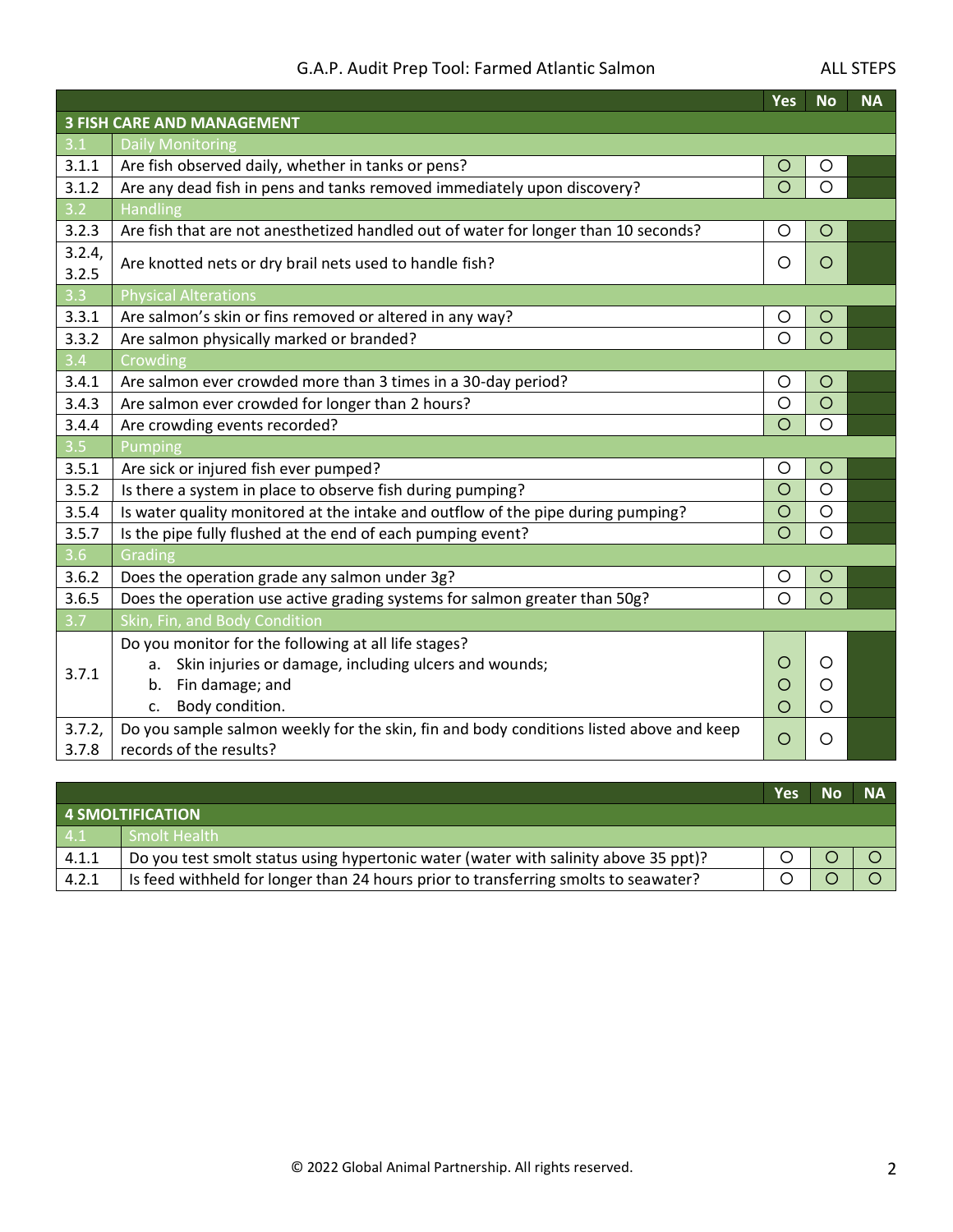### G.A.P. Audit Prep Tool: Farmed Atlantic Salmon Manusculinus ALL STEPS

|       |                                                                                                                                                                                                                                               | <b>Yes</b>                            | <b>No</b>                       | <b>NA</b>             |
|-------|-----------------------------------------------------------------------------------------------------------------------------------------------------------------------------------------------------------------------------------------------|---------------------------------------|---------------------------------|-----------------------|
|       | <b>5 OPEN WATER PENS / TANKS / RACEWAYS</b>                                                                                                                                                                                                   |                                       |                                 |                       |
| 5.1   | <b>Stocking Density</b>                                                                                                                                                                                                                       |                                       |                                 |                       |
| 5.1.1 | Do you stock at densities higher than 45kg/m <sup>3</sup> during freshwater production?                                                                                                                                                       | O                                     | Ω                               | ◯                     |
| $5.2$ | <b>Water Quality</b>                                                                                                                                                                                                                          |                                       |                                 |                       |
| 5.2.1 | For salmon reared in open water pens, are the following water quality parameters<br>monitored on a daily basis?<br>a. Temperature;<br>b. Oxygen saturation (%); and<br>c. Salinity.                                                           | O<br>O                                | ( )<br>Ο                        |                       |
| 5.2.2 | For salmon reared in tanks, are the following water quality parameter monitored on a daily<br>basis?<br>a. Temperature;<br>b. Oxygen saturation (%);<br>c. $CO2$ ;<br>$d.$ pH;<br>e. Ammonia;<br>f. Nitrate levels; and<br>g. Nitrite levels. | O<br>O<br>O<br>$\circ$<br>Ō<br>O<br>∩ | Ő<br>O<br>O<br>O<br>O<br>O<br>Ω | O<br>O<br>O<br>O<br>◯ |
| 5.2.5 | Do you provide supplemental aeration if oxygen saturation is below 80%?                                                                                                                                                                       | $\circ$                               | O                               |                       |
| 5.3   | <b>Water Temperature</b>                                                                                                                                                                                                                      |                                       |                                 |                       |
| 5.3.1 | Is tank water temperature maintained between 8-16°C (46-60°F).                                                                                                                                                                                | $\circ$                               | O                               | $\circ$               |
| 5.4   | <b>Environmental Enrichment</b>                                                                                                                                                                                                               |                                       |                                 |                       |
| 5.4.1 | Are enrichments provided for salmon from the time of first feed onward?                                                                                                                                                                       | O                                     | O                               |                       |
| 5.5   | <b>Equipment and Hazards Management</b>                                                                                                                                                                                                       |                                       |                                 |                       |
| 5.5.3 | Are tanks disinfected between re-stockings?                                                                                                                                                                                                   | O                                     | O                               | O                     |

|                  |                                                                                                               | <b>Yes</b> | No | <b>NA</b> |
|------------------|---------------------------------------------------------------------------------------------------------------|------------|----|-----------|
| <b>6 ESCAPES</b> |                                                                                                               |            |    |           |
|                  | $\Box$ If you only raise salmon in a RAS facility, check this box and move to Section 7                       |            |    |           |
| 6.1              | <b>General Requirements</b>                                                                                   |            |    |           |
|                  | Does the operation have a written escape prevention plan that includes at least the                           |            |    |           |
|                  | following criteria:                                                                                           |            |    |           |
| 6.1.1            | a. what the operation is doing to prevent escapes (e.g. regular net maintenance,<br>alarm systems, etc.), and |            |    |           |
|                  | b. how the operation will address possible escape events (e.g. if a net collapses or if                       |            |    |           |
|                  | there is a predator attack, how will the operation minimize the damage and                                    |            |    |           |
|                  | recapture fish if possible?).                                                                                 |            |    |           |
|                  | Do you record all escape events (whether actual or suspected) and include in your record                      |            |    |           |
|                  | the following information:                                                                                    |            |    |           |
| 6.1.3            | a. cause (or suspected cause) of the escape;                                                                  | O          |    |           |
|                  | total number of escaped fish (including cleaner fish); and<br>b.                                              | ∩          |    |           |
|                  | date of escape or date of escape event discovery.<br>C.                                                       |            |    |           |

|        |                       | <b>Yes</b> | <b>No</b> | <b>NA</b> |
|--------|-----------------------|------------|-----------|-----------|
| 7 FEED |                       |            |           |           |
| 7.1    | Feed Regime           |            |           |           |
| 7.1.1  | Are salmon fed daily? |            |           |           |
|        |                       |            |           |           |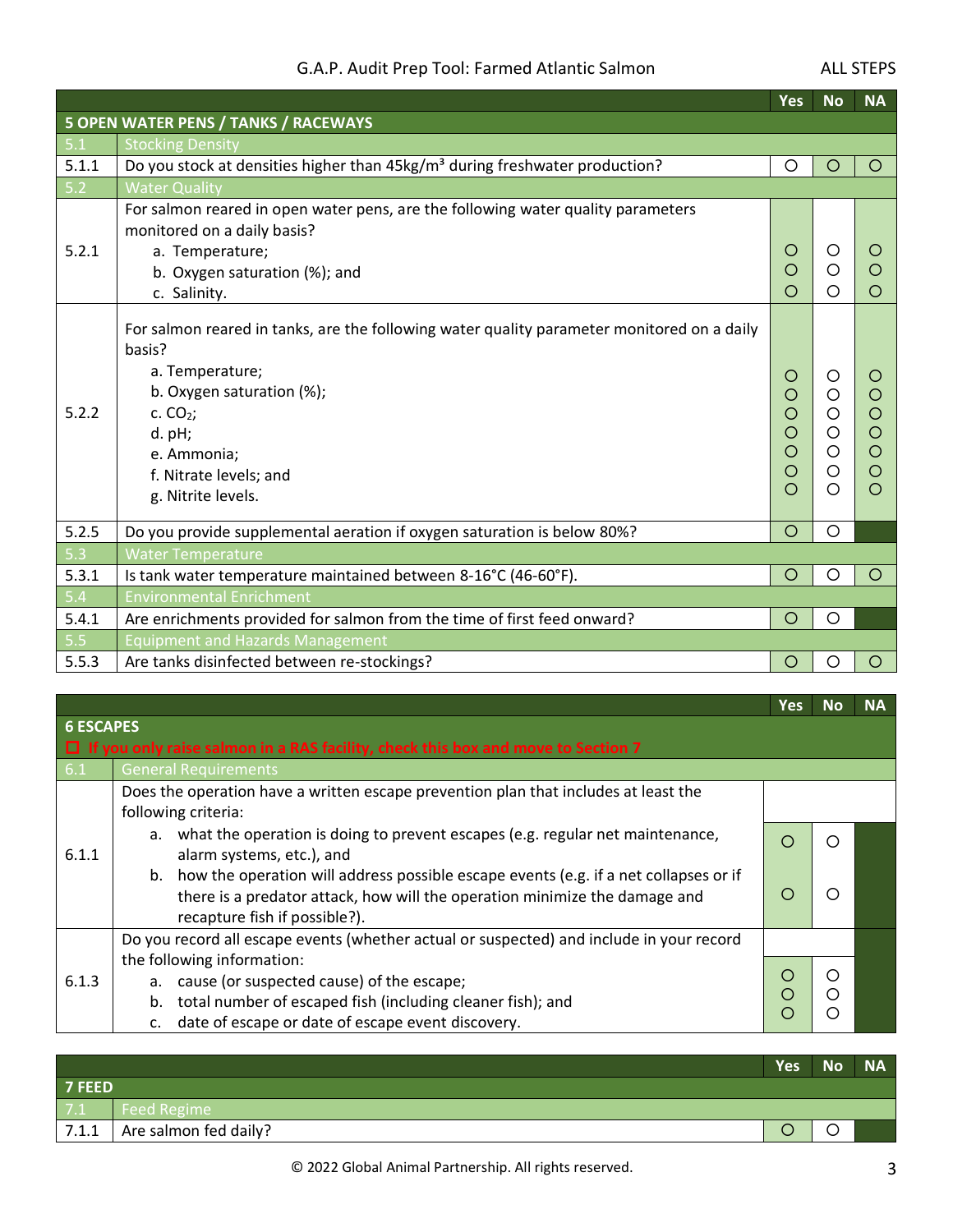### G.A.P. Audit Prep Tool: Farmed Atlantic Salmon Manusculinus ALL STEPS

|       |                                                                                                                                  | Yes | Νo | <b>NA</b> |
|-------|----------------------------------------------------------------------------------------------------------------------------------|-----|----|-----------|
| 7.3   | Additives or Ingredients in Feed                                                                                                 |     |    |           |
| 7.3.1 | Do you feed salmon with feed containing insects?                                                                                 |     |    |           |
| 7.3.2 | Do you feed salmon with feed containing salmon or salmon by-products?                                                            |     |    |           |
| 7.3.3 | Do you keep feed tags or feed ingredient lists?                                                                                  |     |    |           |
| 7.4   | Fish In/Fish Out (FIFO) Ratio                                                                                                    |     |    |           |
| 7.4.1 | Do you record the average FIFO ratio per year class of salmon?                                                                   |     |    |           |
| 7.5   | <b>Feed Withdrawal Requirements</b>                                                                                              |     |    |           |
| 7.5.1 | Do you ever withdraw feed for longer than 24 hours preceding any treatment, vaccination,<br>crowding, pumping or handling event? |     |    |           |

|                   |                                                                                                                     | <b>Yes</b> | <b>No</b> | <b>NA</b> |
|-------------------|---------------------------------------------------------------------------------------------------------------------|------------|-----------|-----------|
| <b>8 SEA LICE</b> |                                                                                                                     |            |           |           |
|                   | $\Box$ If you only raise salmon in the freshwater stage or in a RAS facility, check this box and move to Section 10 |            |           |           |
| 8.1               | Monitoring                                                                                                          |            |           |           |
| 8.1.1             | Is each pen at the site sampled individually for sea lice levels?                                                   | O          | ◯         |           |
|                   | Do sea lice counts occur on a weekly basis?                                                                         | O          | O         |           |
| 8.1.2             | Are a minimum of 10 salmon per pen or tank sampled for lice counts?                                                 | $\bigcirc$ | ∩         |           |
|                   | Is a record kept of weekly sea lice monitoring that includes the following information:                             |            |           |           |
|                   | a. date of sample;                                                                                                  | O          | ∩         |           |
| 8.1.3             | number of sea lice per fish;<br>b.                                                                                  | $\bigcirc$ | ∩         |           |
|                   | if treatment of the pen was necessary; and<br>$\mathsf{C}$ .                                                        | O          | ∩         |           |
|                   | type of treatment used.<br>d.                                                                                       | $\bigcirc$ | ◯         |           |
|                   | Sea Lice Prevention                                                                                                 |            |           |           |
| 8.2.1,            |                                                                                                                     | ◯          | ∩         |           |
| 8.2.2             | Does your operation use ultrasound as a sea lice prevention method?                                                 |            |           |           |
| 8.3               | <b>Sea Lice Treatment</b>                                                                                           |            |           |           |
| 8.3.1             | Do you use thermal treatments (water above 20°C/68°F), hydrogen peroxide (H <sub>2</sub> O <sub>2</sub> ),          | ∩          | $\bigcap$ |           |
|                   | scrubbers, or ultraviolet-C light to treat salmon infected with sea lice?                                           |            |           |           |

#### **Yes No NA 9 CLEANER FISH WELFARE**  These questions will be covered later in the additional questions for individual Step-levels.

|        |                                                                                                            | <b>Yes</b>       | <b>No</b> | <b>NA</b> |
|--------|------------------------------------------------------------------------------------------------------------|------------------|-----------|-----------|
|        | <b>10 PREDATOR AND RODENT CONTROL</b>                                                                      |                  |           |           |
| 10.1   | <b>Rodent Control Program</b>                                                                              |                  |           |           |
|        | $\Box$ If you do not consider rodents a problem on your operation, check this box and move to Section 10.2 |                  |           |           |
|        | Does your rodent control program include:                                                                  |                  |           |           |
|        | a. Methods that only target rodents,                                                                       | $\left( \right)$ |           |           |
| 10.1.2 | b. An assessment of different methods of lethal control,                                                   | ◯                |           |           |
|        | c. Traps that are species specific, appropriately located, and designed to cause rapid                     | O                |           |           |
|        | death (if used), and                                                                                       |                  |           |           |
|        | Licensed rodenticides used only in areas where traps will be ineffective.<br>d.                            | $\left( \right)$ |           |           |
| 10.1.2 | Are glue board, drowning, or drowning traps used to control rodents?                                       | 〔 〕              |           |           |
| 10.2   | <b>Predator Control Program</b>                                                                            |                  |           |           |
|        | $\Box$ If you do not consider predators a problem on your operation, check this box and move to Section 11 |                  |           |           |
| 10.2.1 | If predators are a problem, is there a control program in place?                                           |                  |           |           |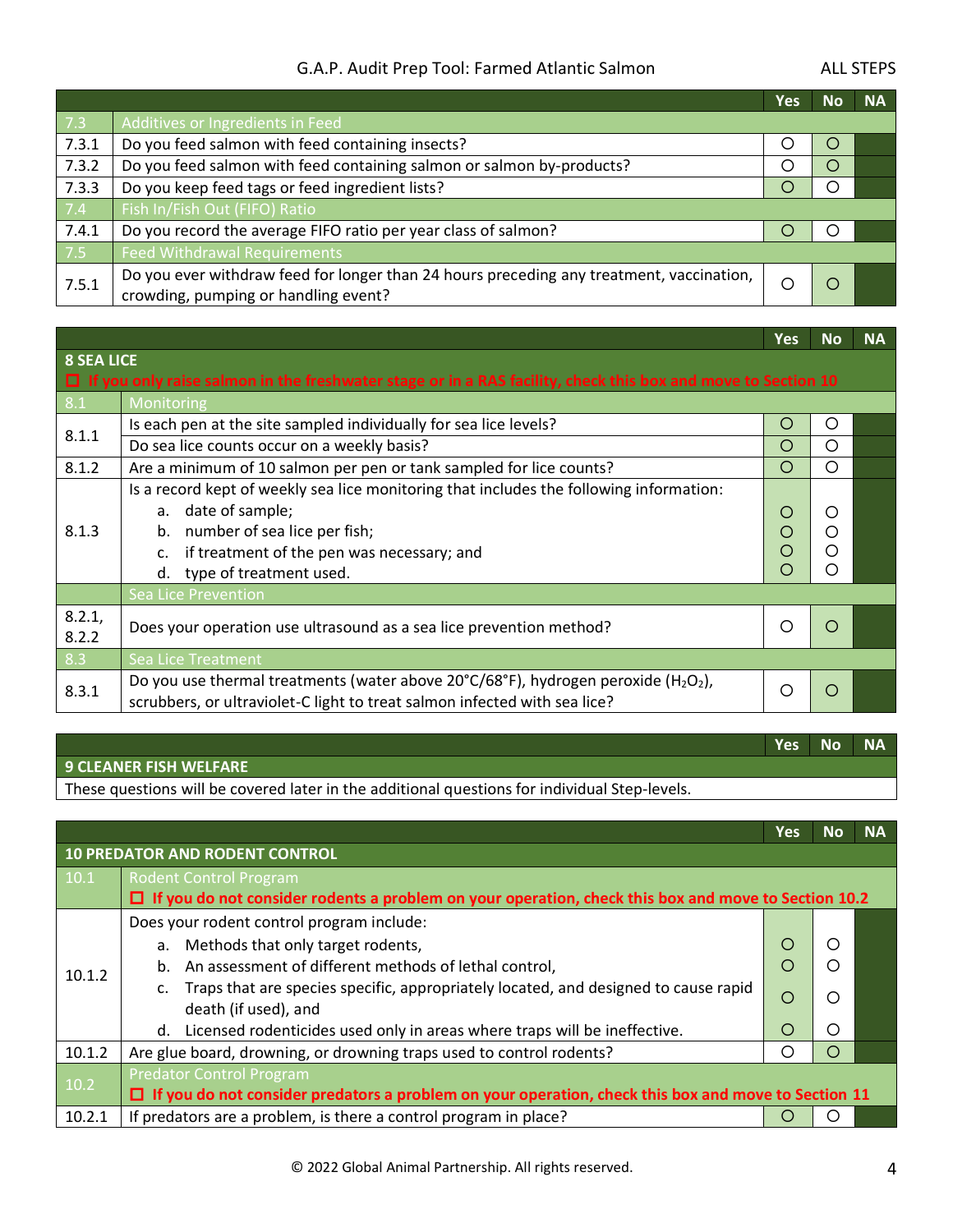#### G.A.P. Audit Prep Tool: Farmed Atlantic Salmon Manusculph ALL STEPS

|                   |                                                                                                                                                                                                                                                | <b>Yes</b> | <b>No</b> | <b>NA</b> |
|-------------------|------------------------------------------------------------------------------------------------------------------------------------------------------------------------------------------------------------------------------------------------|------------|-----------|-----------|
| 10.2.2,<br>10.2.3 | Is non-lethal exclusion the only level of predator control?                                                                                                                                                                                    |            |           |           |
| 10.2.7            | Do you use any of the following predator deterrents:<br>а.<br>snares,<br>any trap besides a live trap,<br>b.<br>predator nets below the surface,<br>c.<br>emetics,<br>d.<br>e. chasing/pursuit,<br>warning shots, and/or<br>floodlights.<br>g. |            |           |           |

|                   |                                                                                                           | Yes     | <b>No</b> | N.<br>А |
|-------------------|-----------------------------------------------------------------------------------------------------------|---------|-----------|---------|
|                   | 11 TRANSPORT (i.e., any fish movement off of the operation)                                               |         |           |         |
|                   | $\Box$ If you do not transport live fish off of your operation check this box and move to Section 12      |         |           |         |
| 11.2              | <b>Water Quality During Transport</b>                                                                     |         |           |         |
|                   | Does the transport vessel have a water quality monitoring system that can also:                           | O       | $\circ$   |         |
| 11.2.1            | Maintain oxygen saturation >80%;<br>a.                                                                    | $\circ$ | $\circ$   |         |
|                   | Maintain water temperatures at 8-16°C (46-60.8°F); and<br>b.                                              | $\circ$ | $\circ$   |         |
|                   | Alert the transport operator if water quality does not adhere to a. and b. above.<br>$\mathsf{C}$ .       | O       | $\circ$   |         |
| 11.3              | <b>Feed Withdrawal at Transport</b>                                                                       |         |           |         |
| 11.3.1            | Is feed ever withheld for longer than 30-degree days?                                                     | $\circ$ | $\circ$   |         |
| 11.3.2            | If average water temperatures are below 5°C for 3 or more days, is feed withheld for                      | O       | $\circ$   |         |
|                   | longer than 15 degree days?                                                                               |         |           |         |
| 11.3.3            | Are records of feed withdrawal times kept?                                                                | $\circ$ | $\circ$   |         |
| 11.5              | <b>Transport and Pumping Equipment</b>                                                                    |         |           |         |
| 11.5.3            | Is transport water disinfected prior to discharge?                                                        | $\circ$ | $\circ$   |         |
| 11.5.4            | Are transport operators able to visually observe fish at least every 2 hours during<br>transport?         | $\circ$ | $\circ$   |         |
| 11.5.5            | Are wellboats or tanks cleaned and disinfected after transporting fish?                                   | $\circ$ | $\circ$   |         |
| 11.5.7            | Are fish from different facilities or farm sites ever transported together in the same<br>transport unit? | $\circ$ | $\circ$   |         |
| $\overline{11.7}$ | <b>Air Transport</b>                                                                                      |         |           |         |
| 11.7.1            | Does stocking density on air transport containers exceed 60kg/m <sup>3</sup> ?                            | $\circ$ | $\circ$   | $\circ$ |
| 11.7.2            | Does transport by air exceed 15 minutes?                                                                  | $\circ$ | $\circ$   | $\circ$ |
| 11.8              | <b>Overland Transport</b>                                                                                 |         |           |         |
| 11.8.1            | Does stocking density via overland transport exceed 60kg/m <sup>3</sup> ?                                 | O       | $\circ$   | $\circ$ |
| 11.8.2            | If fish are transported via truck, does transport time ever exceed 15 hours?                              | $\circ$ | $\circ$   | $\circ$ |
| 11.9              | <b>Wellboat Transport</b>                                                                                 |         |           |         |
| 11.9.1            | Does stocking density via wellboat transport exceed 60kg/m <sup>3</sup> ?                                 | $\circ$ | $\circ$   | $\circ$ |
| 11.9.2            | Do wellboats discharge ballast water within 10 km of an aquaculture site?                                 | $\circ$ | $\circ$   | $\circ$ |
| 11.9.3            | Do wellboats operate with an open-valve system within 10 km of an aquaculture site?                       | $\circ$ | $\circ$   | $\circ$ |
| 11.9.4            | If fish are transported via wellboat, does transport time ever exceed 24 hours?                           | $\circ$ | $\circ$   | $\circ$ |
| 11.12             | <b>Transport Records</b>                                                                                  |         |           |         |
| 11.12.1           | Are transport records kept?                                                                               | $\circ$ | $\circ$   | $\circ$ |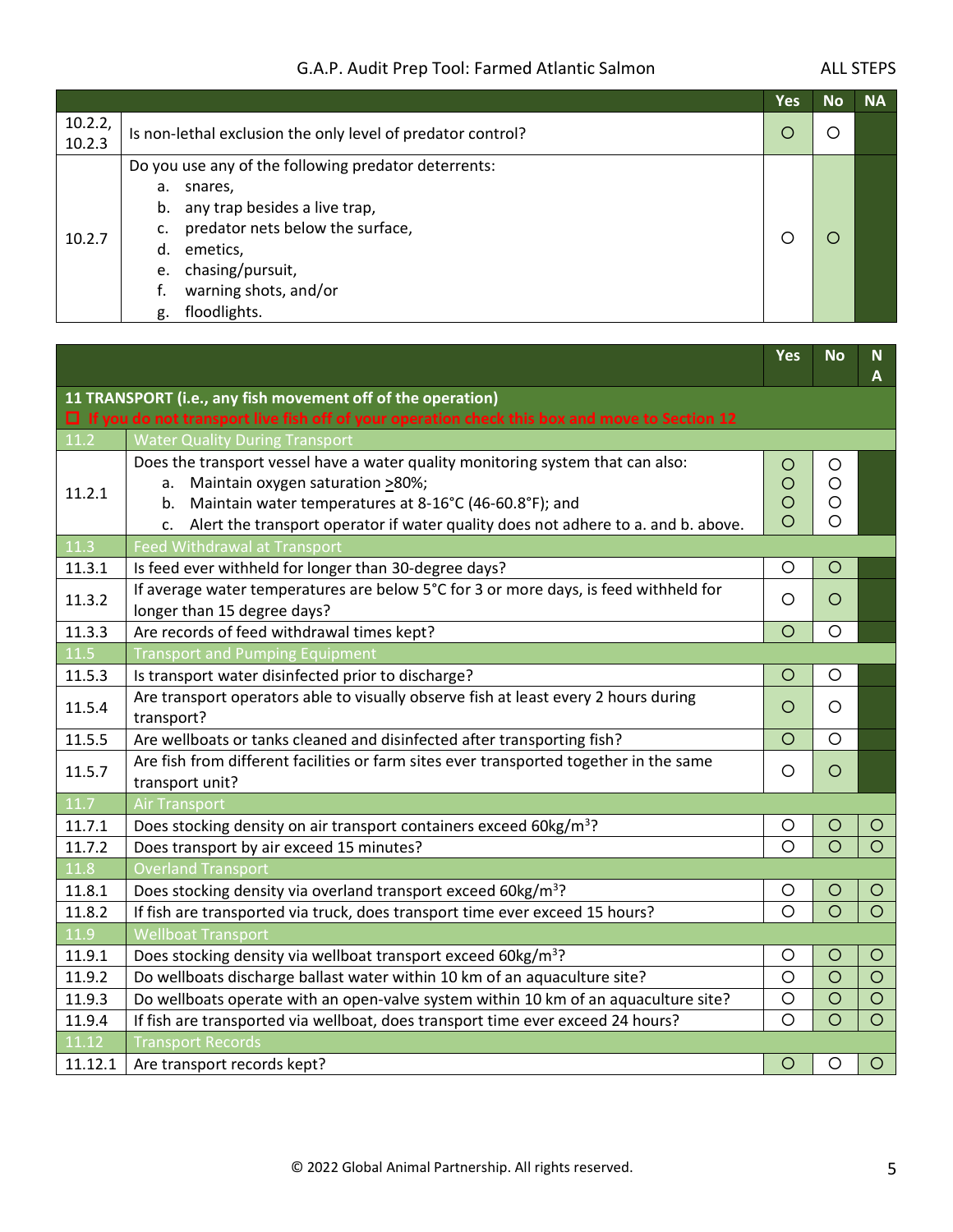#### G.A.P. Audit Prep Tool: Farmed Atlantic Salmon Manusculph ALL STEPS

|                   |                                                                                                                                                                                                                                                                                                                                                                                                                                                                                                                          | Yes                                  | <b>No</b>                                                 | <b>NA</b> |
|-------------------|--------------------------------------------------------------------------------------------------------------------------------------------------------------------------------------------------------------------------------------------------------------------------------------------------------------------------------------------------------------------------------------------------------------------------------------------------------------------------------------------------------------------------|--------------------------------------|-----------------------------------------------------------|-----------|
|                   | 12 PLANS, PROTOCOLS, PROCEDURES, TRAINING, RECORDS AND TRACEABILITY                                                                                                                                                                                                                                                                                                                                                                                                                                                      |                                      |                                                           |           |
| 12.1              | <b>General Records Requirements</b>                                                                                                                                                                                                                                                                                                                                                                                                                                                                                      |                                      |                                                           |           |
| 12.1.1,<br>12.1.2 | Are all records and documents listed in the "Records and Documents" section of this Audit<br>Prep Tool organized and ready for the auditor to review?                                                                                                                                                                                                                                                                                                                                                                    | O                                    | ∩                                                         |           |
| 12.1.3            | Do you keep all records, reports, and G.A.P. certificates for at least 18 months?                                                                                                                                                                                                                                                                                                                                                                                                                                        | O                                    | ∩                                                         |           |
| 12.5              | <b>Alternative Power Supply</b>                                                                                                                                                                                                                                                                                                                                                                                                                                                                                          |                                      |                                                           |           |
| 12.5.1            | If your operation requires power for heating, cooling, water filtration, or feeding systems,<br>do you have:<br>a. An alternative power supply<br>b. A way to be notified if there is power failure                                                                                                                                                                                                                                                                                                                      | Ω<br>( )                             | O                                                         |           |
| 12.6              | <b>Training</b>                                                                                                                                                                                                                                                                                                                                                                                                                                                                                                          |                                      |                                                           |           |
| 12.6.1            | Do you have a training program for all fish caregivers that:<br>Is written and/or hands-on<br>$a_{\cdot}$<br>Is presented in employees' language<br>b.<br>Describes normal and abnormal fish behavior<br>$C_{\cdot}$<br>Covers individual's responsibilities<br>d.<br>Covers emergency and biosecurity procedures<br>e.<br>Reviews the Farm and Fish Health Plan<br>$f_{\cdot}$<br>Is provided before the individual handles fish<br>g.<br>Covers the G.A.P. Farmed Atlantic Salmon Standards<br>h.<br>i.<br>Is on-going | O<br>O<br>O<br>O<br>Ο<br>O<br>O<br>∩ | $\left( \right)$<br>◯<br>O<br>O<br>◯<br>$\circ$<br>O<br>◯ |           |
| 12.6.2            | Do you keep records of the training given to caregivers?                                                                                                                                                                                                                                                                                                                                                                                                                                                                 | O                                    | O                                                         |           |

|        |                                                                                    | Yes | N٥ | <b>NA</b> |  |  |  |
|--------|------------------------------------------------------------------------------------|-----|----|-----------|--|--|--|
|        | <b>13 SLAUGHTER REQUIREMENTS</b>                                                   |     |    |           |  |  |  |
| 13.1   | General Requirements                                                               |     |    |           |  |  |  |
| 13.1.1 | Does your operation use a G.A.P. Certified slaughter facility to slaughter salmon? |     |    |           |  |  |  |
| 13.2   | <b>Quality Grading Records at Slaughter</b>                                        |     |    |           |  |  |  |
| 13.2.1 | Does your operation receive quality grading records from the slaughter facility?   |     |    |           |  |  |  |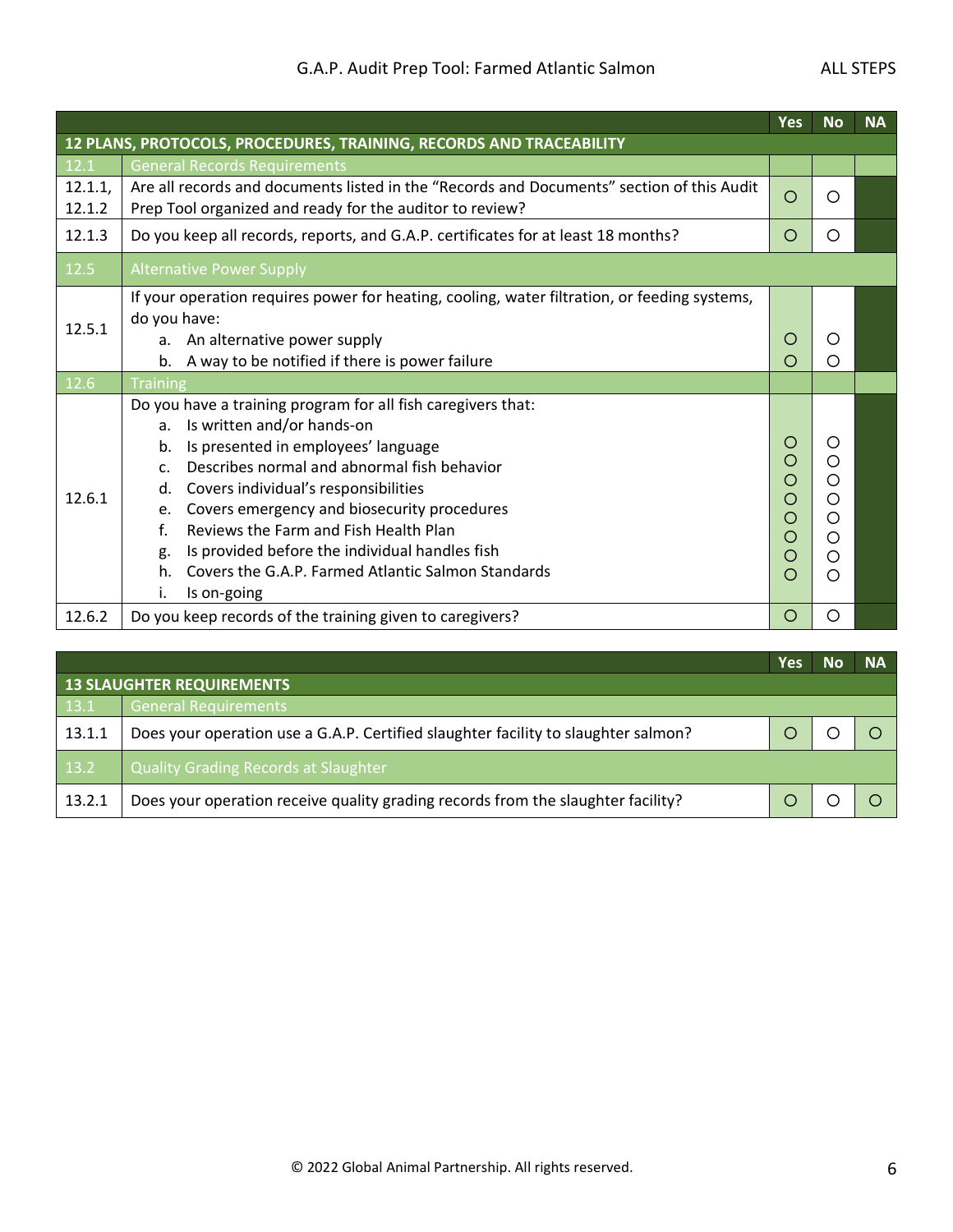### Additional Step 1 Requirements

Only operations aiming to achieve a Step 1 should fill out this section. If you plan to apply for a different Step-level, you can jump to the Requirements section for the associated Step level.

|                      |                                                                              | <b>Yes</b> | <b>No</b> | <b>NA</b> |
|----------------------|------------------------------------------------------------------------------|------------|-----------|-----------|
| <b>2 FISH HEALTH</b> |                                                                              |            |           |           |
| $\sqrt{2.8}$         | Mortality                                                                    |            |           |           |
| 2.8.3                | Does the average monthly mortality exceed 1.0% during freshwater production? |            |           |           |
| 2.8.5                | Does the average monthly mortality exceed 0.50% during seawater production?  |            |           |           |

|       |                                                                                                                                                | Yes |  | <b>NA</b> |  |  |  |  |  |
|-------|------------------------------------------------------------------------------------------------------------------------------------------------|-----|--|-----------|--|--|--|--|--|
|       | <b>5 OPEN WATER PENS/TANKS/RACEWAYS</b>                                                                                                        |     |  |           |  |  |  |  |  |
| 5.1   | <b>Stocking Density</b>                                                                                                                        |     |  |           |  |  |  |  |  |
| 5.1.2 | Does salmon stocking density in seawater exceed $17\text{kg/m}^3$ (37lbs/ft <sup>3</sup> ) per pen at any given<br>time?                       |     |  |           |  |  |  |  |  |
| 5.4   | <b>Environmental Enrichment</b>                                                                                                                |     |  |           |  |  |  |  |  |
| 5.4.2 | Are fry and parr provided with at least 1 Type A enrichment (See Appendix VII in the<br>Farmed Atlantic Salmon Welfare Standard) per pen/tank? |     |  |           |  |  |  |  |  |
| 5.4.6 | Are adult salmon provided with 1 Type A enrichment (See Appendix VII in the Farmed<br>Atlantic Salmon Welfare Standard) per pen/tank?          |     |  |           |  |  |  |  |  |

|               |                                                                 | <b>Yes</b> | <b>No</b> | <b>NA</b> |
|---------------|-----------------------------------------------------------------|------------|-----------|-----------|
| <b>7 FEED</b> |                                                                 |            |           |           |
| 7.4           | Fish In/Fish Out (FIFO) Ratio                                   |            |           |           |
| 7.4.2         | Does the average annual FIFO ratio exceed 1.5:1 per year class? |            |           |           |

|                   |                                                                                                                                                             | Yes | Nο | <b>NA</b> |  |
|-------------------|-------------------------------------------------------------------------------------------------------------------------------------------------------------|-----|----|-----------|--|
| <b>8 SEA LICE</b> |                                                                                                                                                             |     |    |           |  |
|                   | $\Box$ If you only raise salmon in the freshwater stage or in a RAS facility, check this box and move to Section 10                                         |     |    |           |  |
| 8.2               | Sea Lice Prevention                                                                                                                                         |     |    |           |  |
| 8.2.3             | Does your operation use at least 1 acceptable lice prevention method at any given time<br>(see Appendix IX in the Farmed Atlantic Salmon Welfare Standard)? |     |    |           |  |

|                                       |                                                                                                                     | <b>Yes</b> | <b>No</b>        | <b>NA</b> |
|---------------------------------------|---------------------------------------------------------------------------------------------------------------------|------------|------------------|-----------|
|                                       | <b>9 CLEANER FISH WELFARE</b>                                                                                       |            |                  |           |
|                                       | $\Box$ If you only raise salmon in the freshwater stage or in a RAS facility, check this box and move to Section 10 |            |                  |           |
| 9.1                                   | <b>Cleaner Fish Management</b>                                                                                      |            |                  |           |
| 9.1.1                                 | Are at least 50% of cleaner fish stocked on farm, farm-raised?                                                      | O          | ( )              |           |
| 9.1.2                                 | Does the number of cleaner fish stocked exceed 10% of the population of salmon in the sea                           | С          | $\Box$           |           |
|                                       | pen at any one time?                                                                                                |            |                  |           |
| 9.1.4                                 | Do you re-stock cleaner fish more than two times per salmon production cycle?                                       | □          | $\left( \right)$ |           |
|                                       | (this is two times after initial stocking)                                                                          |            |                  |           |
| 9.1.7                                 | Are records kept of cleaner fish stocking?                                                                          | Ω          | ו ז              |           |
| 9.2<br><b>Cleaner Fish Provisions</b> |                                                                                                                     |            |                  |           |
| 9.2.1                                 | Are hides or refuges provided at all times within sea pens for cleaner fish?                                        | ◯          | . .              |           |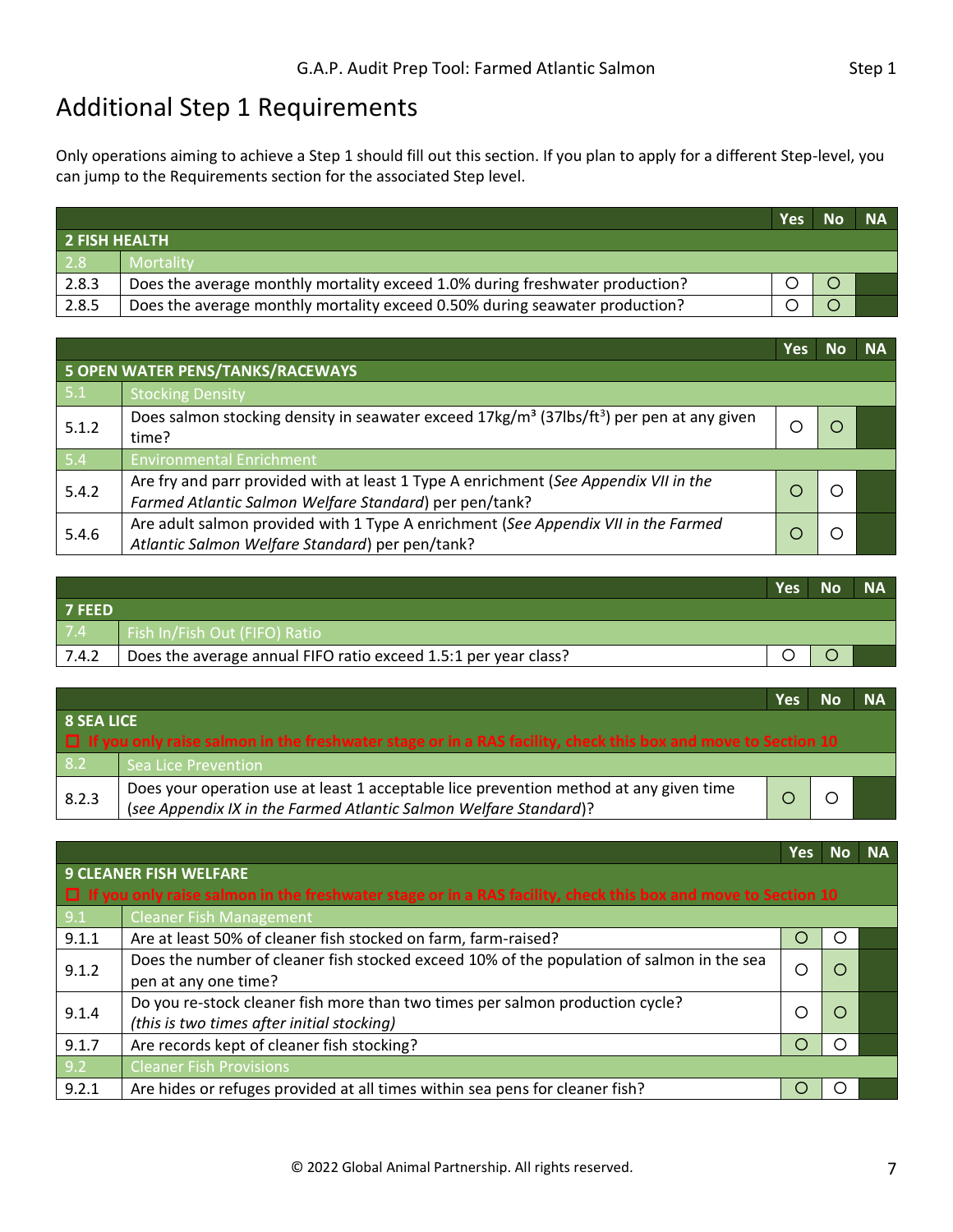#### G.A.P. Audit Prep Tool: Farmed Atlantic Salmon Step 1

|       |                                                                                                                                                                                    | <b>Yes</b> | No NA |  |
|-------|------------------------------------------------------------------------------------------------------------------------------------------------------------------------------------|------------|-------|--|
| 9.3   | Cleaner Fish Feed                                                                                                                                                                  |            |       |  |
| 9.3.1 | Is supplemental feed for cleaner fish provided on a daily basis?                                                                                                                   |            |       |  |
| 9.4   | <b>Cleaner Fish Slaughter</b>                                                                                                                                                      |            |       |  |
| 9.4.1 | At the end of the salmon production cycle, are all cleaner fish slaughtered in accordance<br>with G.A.P.'s Farmed Atlantic Salmon Animal Welfare Slaughter Facility Standard v1.0. |            |       |  |

**Yes No NA**

|        | <b>10 PREDATOR AND RODENT CONTROL</b><br>$\Box$ If you do not consider predators a problem on your operation, check this box and move to Section 11 |  |  |  |  |  |
|--------|-----------------------------------------------------------------------------------------------------------------------------------------------------|--|--|--|--|--|
| 10.2   | Predator Control Program                                                                                                                            |  |  |  |  |  |
|        | Do you use auditory acoustic deterrents (ADDs) or auditory harassment devices (AHDs) on-<br>site?                                                   |  |  |  |  |  |
| 10.2.4 | IF YES: Do they emit a signal for more than 10 hours per 24-hour period?                                                                            |  |  |  |  |  |
|        | Are they active for longer than the equivalent of 90 days during a 12-month period?                                                                 |  |  |  |  |  |
|        | By January 1, 2024 Will the use of ADDs or AHDs cease?                                                                                              |  |  |  |  |  |

|                                                                                                                 |                                                                 | Yes | <b>No</b> | <b>NA</b> |  |
|-----------------------------------------------------------------------------------------------------------------|-----------------------------------------------------------------|-----|-----------|-----------|--|
| <b>11 TRANSPORT</b>                                                                                             |                                                                 |     |           |           |  |
| $\Box$ If you do not transport live fish off of your operation check this box and move to Records and Documents |                                                                 |     |           |           |  |
| 11.6                                                                                                            | <b>Transport Duration</b>                                       |     |           |           |  |
| 11.6.2                                                                                                          | Does the total duration of any transport event exceed 36 hours? |     |           |           |  |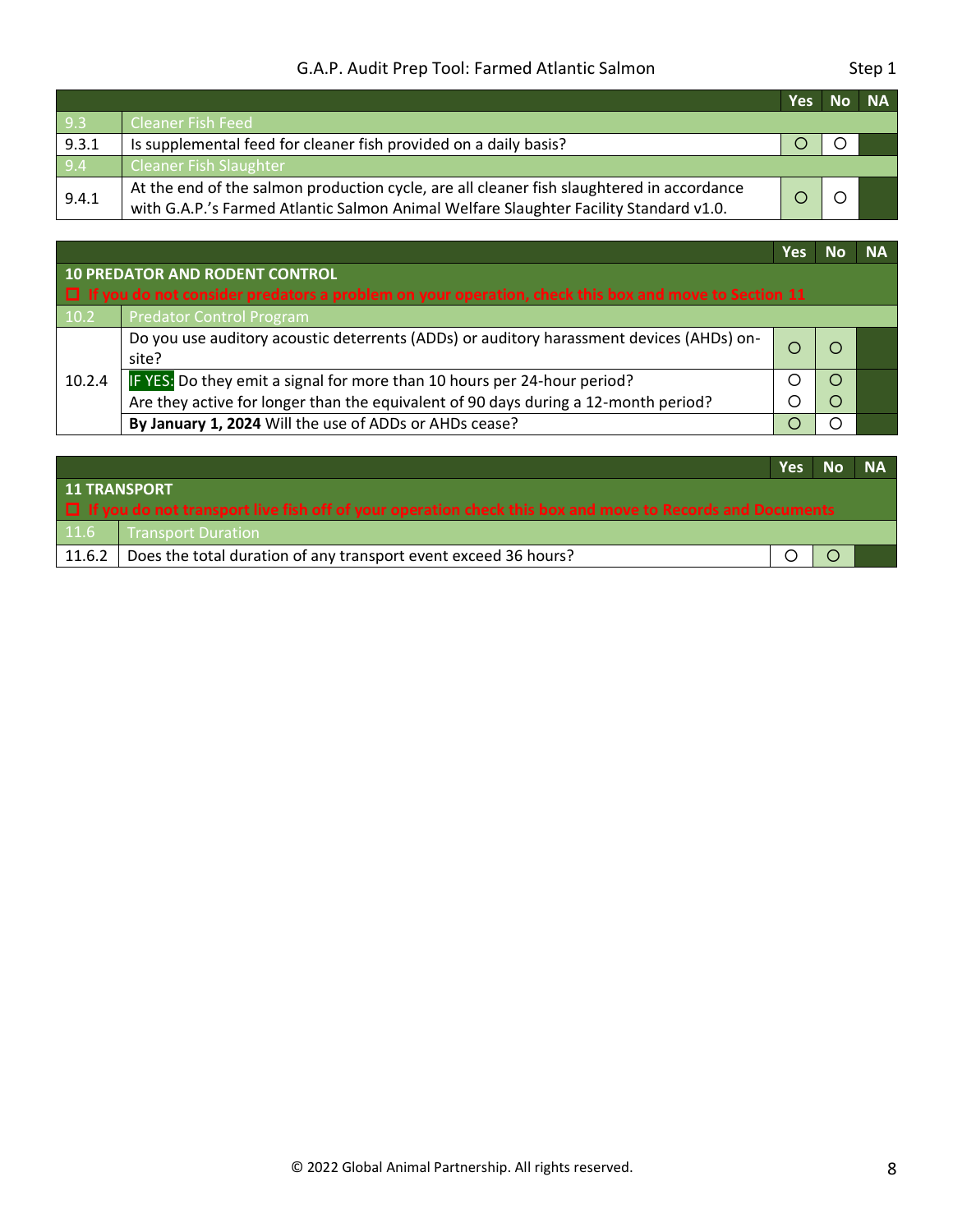### <span id="page-10-0"></span>Additional Step 3 Requirements

Only operations aiming to achieve a Step 3 should fill out this section. If you plan to apply for a different Step-level, you can jump to the Requirements section for the associated Step level.

|                      |                                                                              | <b>Yes</b> | Nο | <b>NA</b> |  |  |
|----------------------|------------------------------------------------------------------------------|------------|----|-----------|--|--|
| <b>2 FISH HEALTH</b> |                                                                              |            |    |           |  |  |
| 2.8                  | Mortality                                                                    |            |    |           |  |  |
| 2.8.3                | Does the average monthly mortality exceed 1.0% during freshwater production? |            |    |           |  |  |
| 2.8.5                | Does the average monthly mortality exceed 0.50% during seawater production?  |            |    |           |  |  |

|       |                                                                                               | <b>Yes</b> | <b>No</b> | <b>NA</b> |
|-------|-----------------------------------------------------------------------------------------------|------------|-----------|-----------|
|       | 4 SMOLTIFICATION                                                                              |            |           |           |
| 4.3   | Smolt Handling                                                                                |            |           |           |
| 4.3.1 | Are newly transferred smolts pumped, crowded, or graded during their first 90 days at<br>sea? |            |           |           |

|       |                                                                                                                                                                       | Yes | <b>No</b> | <b>NA</b>      |
|-------|-----------------------------------------------------------------------------------------------------------------------------------------------------------------------|-----|-----------|----------------|
|       | 5 OPEN WATER PENS / TANKS / RACEWAYS                                                                                                                                  |     |           |                |
| 5.1   | <b>Stocking Density</b>                                                                                                                                               |     |           |                |
| 5.1.2 | Does salmon stocking density in seawater exceed $17\text{kg/m}^3$ (37lbs/ft <sup>3</sup> ) per pen at any given<br>time?                                              | O   |           |                |
| 5.3   | <b>Water Temperature</b>                                                                                                                                              |     |           |                |
| 5.3.2 | If the operation is situated in waters which experience water temperatures above 18°C for<br>more than 4 consecutive days a year, are the net pens at least 18m deep? |     |           |                |
| 5.4   | <b>Environmental Enrichment</b>                                                                                                                                       |     |           |                |
| 5.4.3 | Are fry and parr provided with at least 1 Type A and 1 Type B enrichment (See Appendix<br>VII) per pen/tank?                                                          |     |           | $\blacksquare$ |
| 5.4.7 | Are adult salmon provided with 2 types of enrichments (See Appendix VII) per pen/tank?                                                                                | O   | C         | $\subset$      |

|               |                                                               | Yes | <b>No</b> | <b>NA</b> |
|---------------|---------------------------------------------------------------|-----|-----------|-----------|
| <b>7 FEED</b> |                                                               |     |           |           |
| 7.4           | Fish In/Fish Out (FIFO) Ratio                                 |     |           |           |
| 7.4.3         | Does the average annual FIFO ratio exceed 1:1 per year class? |     |           |           |

|                                                                                                                    |                                                                                                                                                                                             | Yes |  | <b>NA</b> |  |  |
|--------------------------------------------------------------------------------------------------------------------|---------------------------------------------------------------------------------------------------------------------------------------------------------------------------------------------|-----|--|-----------|--|--|
| <b>8 SEA LICE</b>                                                                                                  |                                                                                                                                                                                             |     |  |           |  |  |
| $\Box$ If you only raise salmon in the freshwater stage or in a RAS facility, check this box and move to Section 9 |                                                                                                                                                                                             |     |  |           |  |  |
| 8.2                                                                                                                | Sea Lice Prevention                                                                                                                                                                         |     |  |           |  |  |
| 8.2.4                                                                                                              | Does the operation use at least 2 different acceptable lice prevention methods at any given<br>time (see Appendix IX for further details on acceptable/unacceptable prevention<br>methods)? |     |  |           |  |  |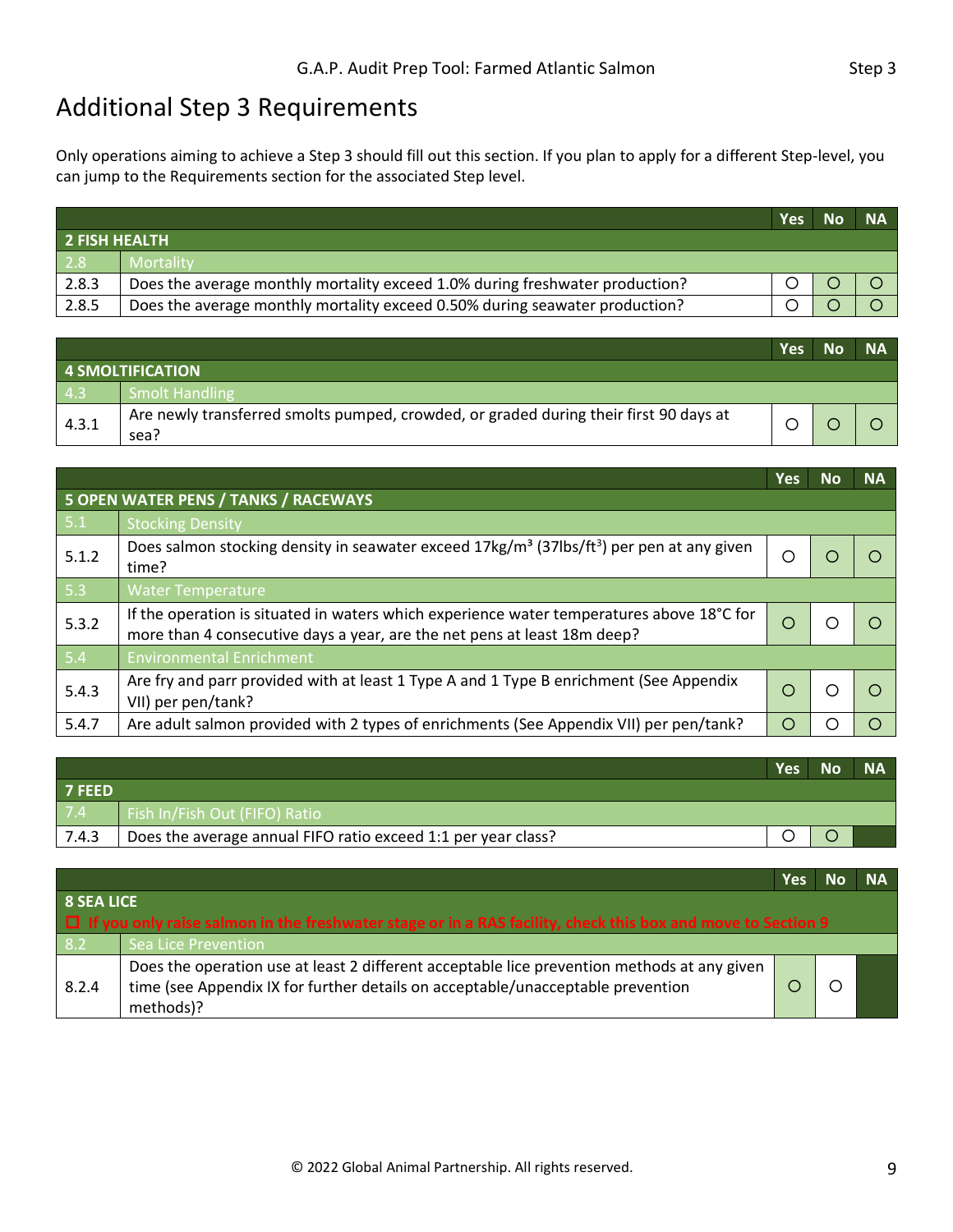|       |                                                                                                                    | <b>Yes</b> | <b>No</b> | <b>NA</b> |
|-------|--------------------------------------------------------------------------------------------------------------------|------------|-----------|-----------|
|       | <b>9 CLEANER FISH WELFARE</b>                                                                                      |            |           |           |
|       | $\Box$ If you only raise salmon in the freshwater stage or in a RAS facility, check this box and move to Section 9 |            |           |           |
| 9.1   | <b>Cleaner Fish Management</b>                                                                                     |            |           |           |
| 9.1.1 | Are at least 50% of cleaner fish stocked on farm, farm-raised?                                                     | O          | O         |           |
| 9.1.2 | Does the number of cleaner fish stocked exceed 10% of the population of salmon in the                              |            |           |           |
|       | sea pen at any one time?                                                                                           | O          | ◯         |           |
| 9.1.5 | Do you re-stock cleaner fish more than one time per salmon production cycle?                                       | ∩          | ◯         |           |
|       | (this is one time after initial stocking)                                                                          |            |           |           |
| 9.1.7 | Are records kept of cleaner fish stocking?                                                                         | O          | ◯         |           |
| 9.2   | <b>Cleaner Fish Provisions</b>                                                                                     |            |           |           |
| 9.2.1 | Are hides or refuges provided at all times within sea pens for cleaner fish?                                       | O          | O         |           |
| 9.3   | <b>Cleaner Fish Feed</b>                                                                                           |            |           |           |
| 9.3.1 | Is supplemental feed for cleaner fish provided on a daily basis?                                                   | O          | ∩         |           |
| 9.4   | <b>Cleaner Fish Slaughter</b>                                                                                      |            |           |           |
| 9.4.1 | At the end of the salmon production cycle, are all cleaner fish slaughtered in accordance                          |            |           |           |
|       | with G.A.P.'s Farmed Atlantic Salmon Animal Welfare Slaughter Facility Standard v1.0.                              | Ω          | ∩         |           |

|        |                                                                                                            | Yes |  | <b>NA</b> |  |  |  |
|--------|------------------------------------------------------------------------------------------------------------|-----|--|-----------|--|--|--|
|        | 10 PREDATOR AND RODENT CONTROL                                                                             |     |  |           |  |  |  |
|        | $\Box$ If you do not consider predators a problem on your operation, check this box and move to Section 11 |     |  |           |  |  |  |
| 10.2   | <b>Predator Control Program</b>                                                                            |     |  |           |  |  |  |
| 10.2.5 | Does your operation use auditory acoustic deterrents (ADDs) or auditory harassment<br>devices (AHDs)?      |     |  |           |  |  |  |
|        |                                                                                                            |     |  |           |  |  |  |

|                                                                                                                 |                                                                 | <b>Yes</b> | <b>No</b> | <b>NA</b> |  |
|-----------------------------------------------------------------------------------------------------------------|-----------------------------------------------------------------|------------|-----------|-----------|--|
| <b>11 TRANSPORT</b>                                                                                             |                                                                 |            |           |           |  |
| $\Box$ If you do not transport live fish off of your operation check this box and move to Records and Documents |                                                                 |            |           |           |  |
| 11.6                                                                                                            | <b>Transport Duration</b>                                       |            |           |           |  |
| 11.6.3                                                                                                          | Does the total duration of any transport event exceed 24 hours? |            |           |           |  |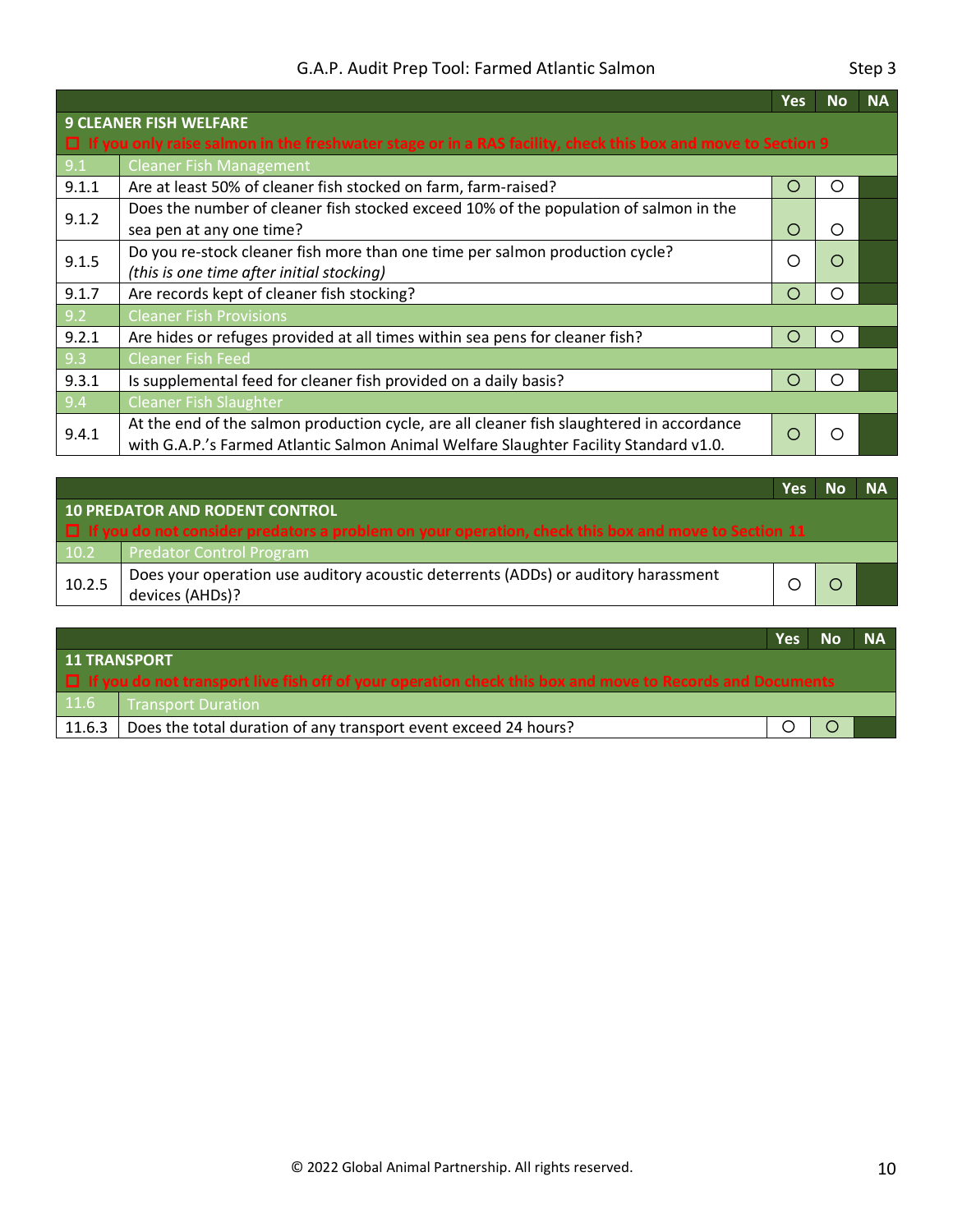### <span id="page-12-0"></span>Additional Step 5+ Requirements

Only operations aiming to achieve a Step 5+ should fill out this section. If you plan to apply for a different Step-level, you can jump to the Requirements section for the associated Step level.

|                      |                                                                               | <b>Yes</b> | N <sub>0</sub> | <b>NA</b> |
|----------------------|-------------------------------------------------------------------------------|------------|----------------|-----------|
| <b>2 FISH HEALTH</b> |                                                                               |            |                |           |
| 2.8                  | <b>Mortality</b>                                                              |            |                |           |
| 2.8.4                | Does the average monthly mortality exceed 0.70% during freshwater production? |            |                |           |
| 2.8.6                | Does the average monthly mortality exceed 0.30% during seawater production?   |            |                |           |

|                  |                                                                                        | <b>Yes</b> | Nο | <b>NA</b> |
|------------------|----------------------------------------------------------------------------------------|------------|----|-----------|
|                  | <b>3 FISH CARE AND MANAGEMENT</b>                                                      |            |    |           |
| $\vert$ 3.3      | <b>Physical Alterations</b>                                                            |            |    |           |
| 3.3.4            | Does your operation use Passive Integrated Transponders (PIT) tags on salmon?          |            |    |           |
| $3.6$            | Grading                                                                                |            |    |           |
| 3.6.4            | Does your operation use only passive grading systems to grade salmon between 3-50g?    |            |    |           |
| $\overline{3.7}$ | Fin, Skin and Body Condition                                                           |            |    |           |
| 3.7.3            | Are fin, skin and body condition monitoring and scoring carried out without needing to |            |    |           |
|                  | handle fish or remove them from water?                                                 |            |    |           |

|       |                                                                                               | Yes l | <b>No</b> | <b>NA</b> |
|-------|-----------------------------------------------------------------------------------------------|-------|-----------|-----------|
|       | 4 SMOLTIFICATION                                                                              |       |           |           |
| 4.3   | Smolt Handling                                                                                |       |           |           |
| 4.3.1 | Are newly transferred smolts pumped, crowded, or graded during their first 90 days at<br>sea? |       |           |           |

|       |                                                                                                                                                                       | Yes | <b>NA</b> |
|-------|-----------------------------------------------------------------------------------------------------------------------------------------------------------------------|-----|-----------|
|       | 5 OPEN WATER PENS / TANKS / RACEWAYS                                                                                                                                  |     |           |
| 5.1   | <b>Stocking Density</b>                                                                                                                                               |     |           |
| 5.1.3 | Does salmon stocking density in seawater exceed $10\text{kg/m}^3$ (33lbs/ft <sup>3</sup> ) per pen or tank at any<br>given time?                                      | Ω   |           |
| 5.3.2 | If the operation is situated in waters which experience water temperatures above 18°C for<br>more than 4 consecutive days a year, are the net pens at least 18m deep? | ∩   |           |
| 5.4   | <b>Environmental Enrichment</b>                                                                                                                                       |     |           |
| 5.4.4 | Are fry and parr provided with at least 2 Type A and 1 Type B enrichments (See Appendix VII)<br>per pen/tank?                                                         | O   |           |
| 5.4.7 | Are adult salmon provided with 2 types of enrichments (See Appendix VII) per pen/tank?                                                                                | Ω   |           |

|               |                                                               | <b>Yes</b> | No NA |
|---------------|---------------------------------------------------------------|------------|-------|
| <b>7 FEED</b> |                                                               |            |       |
| 7.4           | Fish In/Fish Out (FIFO) Ratio                                 |            |       |
| 7.4.3         | Does the average annual FIFO ratio exceed 1:1 per year class? |            |       |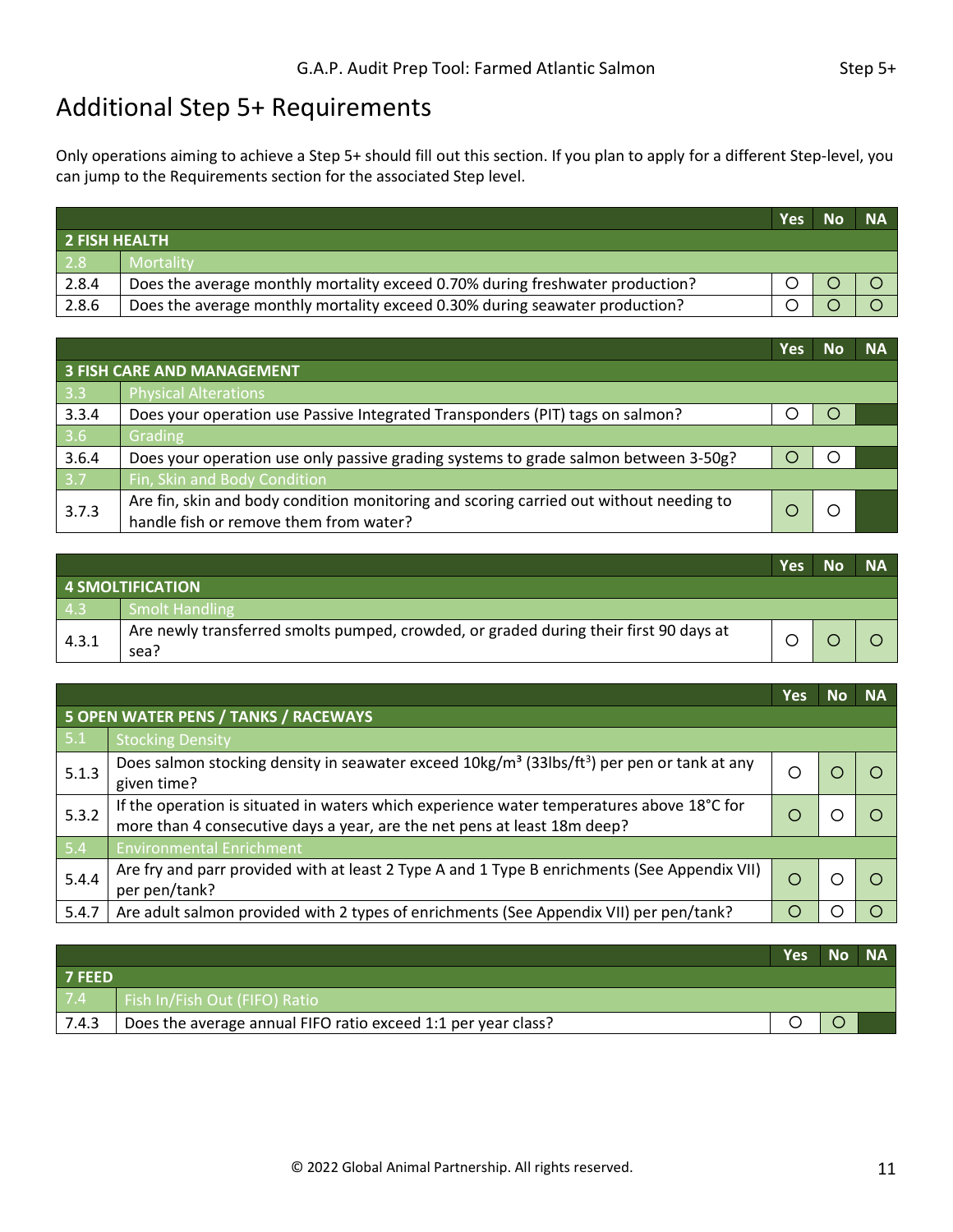|                                                                                                                              |                                                                                                                                                                                             | Yes | <b>NA</b> |
|------------------------------------------------------------------------------------------------------------------------------|---------------------------------------------------------------------------------------------------------------------------------------------------------------------------------------------|-----|-----------|
| 8 Sea Lice<br>□ If you only raise salmon in the freshwater stage or in a RAS facility, check this box and move to Section 10 |                                                                                                                                                                                             |     |           |
| 8.1                                                                                                                          | Monitoring                                                                                                                                                                                  |     |           |
| 8.1.4                                                                                                                        | Does your operation conduct sea lice counts without removing salmon from water?                                                                                                             |     |           |
| 8.2                                                                                                                          | Sea Lice Prevention                                                                                                                                                                         |     |           |
| 8.2.4                                                                                                                        | Does the operation use at least 2 different acceptable lice prevention methods at any given<br>time (see Appendix IX for further details on acceptable/unacceptable prevention<br>methods)? |     |           |

|                                                                                                                     |  |  | Yes No NA |  |  |  |
|---------------------------------------------------------------------------------------------------------------------|--|--|-----------|--|--|--|
| 9 CLEANER FISH WELFARE                                                                                              |  |  |           |  |  |  |
| $\Box$ If you only raise salmon in the freshwater stage or in a RAS facility, check this box and move to Section 10 |  |  |           |  |  |  |
| Does your operation use cleaner fish?                                                                               |  |  |           |  |  |  |

|                                                                                                            |                                                                                                       | <b>Yes</b> | No NA |  |
|------------------------------------------------------------------------------------------------------------|-------------------------------------------------------------------------------------------------------|------------|-------|--|
| 10 PREDATOR AND RODENT CONTROL                                                                             |                                                                                                       |            |       |  |
| $\Box$ If you do not consider predators a problem on your operation, check this box and move to Section 11 |                                                                                                       |            |       |  |
| 10.2                                                                                                       | Predator Control Program                                                                              |            |       |  |
| 10.2.5                                                                                                     | Does your operation use auditory acoustic deterrents (ADDs) or auditory harassment<br>devices (AHDs)? |            |       |  |

|                     |                                                                                                                 | Yes No NA |  |  |  |
|---------------------|-----------------------------------------------------------------------------------------------------------------|-----------|--|--|--|
| <b>11 TRANSPORT</b> |                                                                                                                 |           |  |  |  |
|                     | $\Box$ If you do not transport live fish off of your operation check this box and move to Records and Documents |           |  |  |  |
| 11.6                | Transport Duration                                                                                              |           |  |  |  |
| 11.6.3              | Does the total duration of any transport event exceed 24 hours?                                                 |           |  |  |  |
|                     |                                                                                                                 |           |  |  |  |

|                                  |                                                                                      | <b>Yes</b> | <b>No</b> | <b>NA</b> |
|----------------------------------|--------------------------------------------------------------------------------------|------------|-----------|-----------|
| <b>13 Slaughter Requirements</b> |                                                                                      |            |           |           |
|                                  | 13.1 General Requirements                                                            |            |           |           |
|                                  | $13.1.2$ Are salmon slaughtered on-site (beside the sea pen or at the RAS facility)? |            |           |           |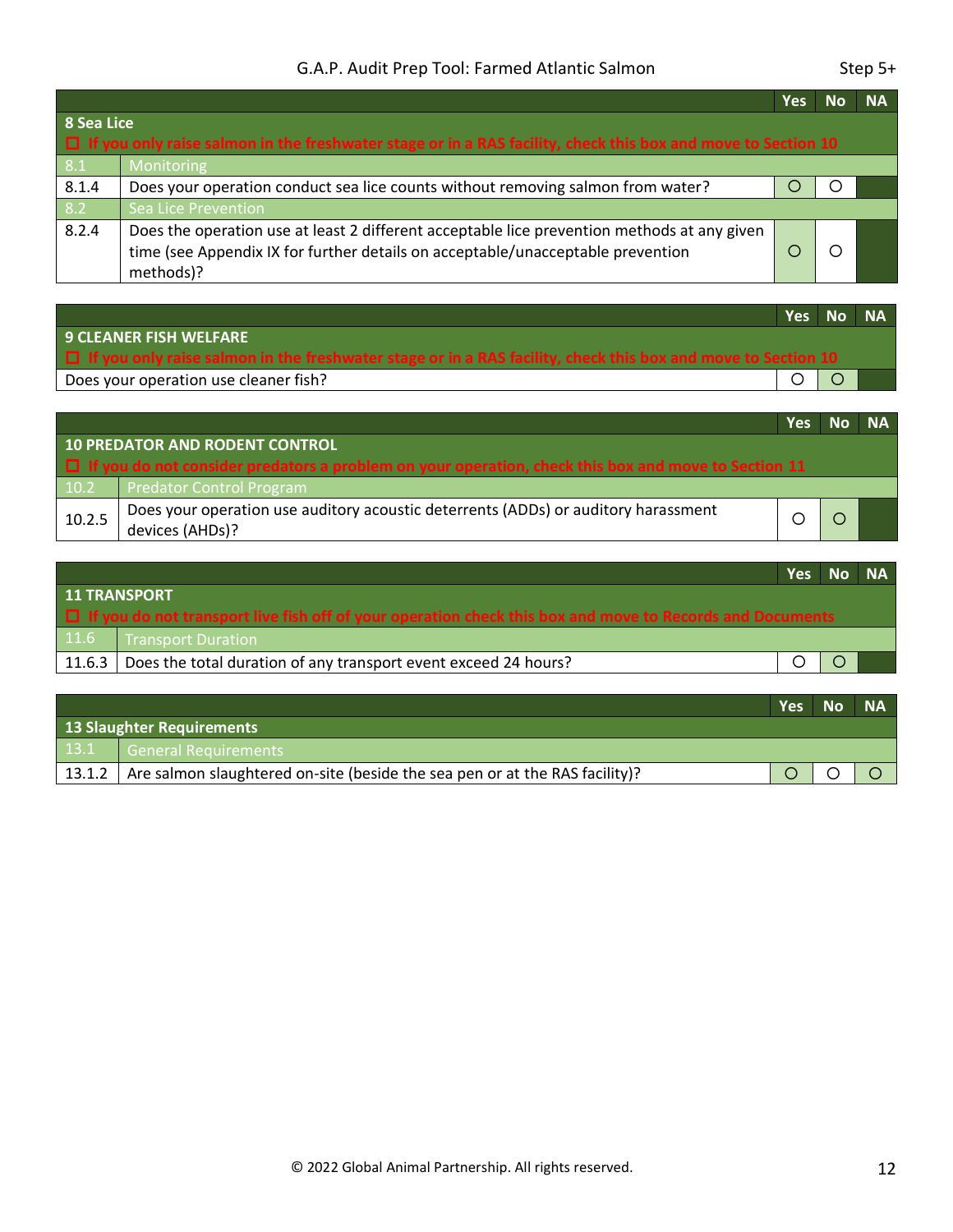### <span id="page-14-0"></span>Records and Documents

All operations, no matter which Step level you are applying for, should complete this section.

Records and documents should be written and organized. Acceptable formats include, but are not limited to, record sheets and cards, calendars, notebooks, and computer documents. If you do not have any records or documents listed here, please check the Farmed Atlantic Salmon area of the G.A.P. website for templates to get you started.

| Std # | Document needed for auditor to review                                                   | Yes                | <b>No</b>          | <b>NA</b> |
|-------|-----------------------------------------------------------------------------------------|--------------------|--------------------|-----------|
| 1.1.1 | Do you keep records showing the source of salmon eggs?                                  | $\circ$            | O                  | $\circ$   |
| 2.1.1 | Does the operation maintain a Veterinarian-Client-Patient Relationship (VCPR) letter?   | $\circ$            | $\circ$            |           |
|       | Do you keep treatment (medication, vaccinations, alternative remedies, probiotics etc.) | $\circ$            | O                  |           |
|       | records?                                                                                |                    |                    |           |
|       | If Yes<br>Do your records include:                                                      |                    |                    |           |
| 2.2.2 | a. year class/stock identification                                                      | Ő                  | O                  |           |
|       | any substance administered and its batch number<br>b.                                   | $\circ$<br>$\circ$ | $\circ$<br>$\circ$ |           |
|       | date and method of administration<br>$\mathsf{C}$ .                                     | $\circ$            | $\circ$            |           |
|       | name of administrator<br>d.                                                             | O                  | $\circ$            |           |
|       | withdrawal period<br>e.<br>Do you keep records of disease outbreaks?                    | $\circ$            | $\circ$            |           |
|       | If Yes                                                                                  |                    |                    |           |
|       | Do your records include:<br>Date of outbreak                                            |                    |                    |           |
| 2.2.4 | a.<br>Percentage of infected salmon per pen or tank<br>b.                               | O<br>O             | $\circ$<br>$\circ$ |           |
|       | Actions taken to address the outbreak<br>$\mathsf{C}$ .                                 | O                  | $\circ$            |           |
|       | d. Outcomes of the actions taken to address the outbreak                                | Ω                  | $\circ$            |           |
|       | Do you keep a record of any salmon given antibiotics, organophosphates, or growth       |                    |                    |           |
| 2.3.4 | hormones?                                                                               | $\circ$            | $\circ$            |           |
| 2.4.4 | Do you keep a record of Vaccination Adhesion scores sent from the slaughter facility?   | $\circ$            | $\circ$            | $\circ$   |
|       | Do you keep records of salmon that are culled?                                          | $\circ$            | $\circ$            |           |
|       | If Yes<br>Do your records include:                                                      |                    |                    |           |
| 2.7.7 | a. Total number of fish culled                                                          | O                  | O                  |           |
|       | b. Reason for culling                                                                   | O                  | $\circ$            |           |
|       | Do you note the reason for culling?                                                     | $\circ$            | $\circ$            |           |
|       | Do you keep daily mortality records?                                                    | $\circ$            | $\circ$            |           |
|       | If Yes<br>Do you record mortality separately for:                                       |                    |                    |           |
| 2.8.1 | c. Each pen or tank during freshwater production                                        | O                  | O                  |           |
|       | d. Each pen or tank during seawater production                                          | O                  | $\circ$            |           |
|       | Do you note the cause of death if known?                                                | O                  | $\circ$            |           |
| 3.1.1 | Do you keep daily salmon monitoring records?                                            | $\circ$            | $\circ$            |           |
|       | Do you keep crowding records?                                                           | $\circ$            | $\circ$            |           |
|       | If Yes<br>Do your records include:                                                      |                    |                    |           |
|       | Date<br>а.                                                                              | O                  | O                  |           |
| 3.4.4 | Crowd start and end times<br>b.                                                         | O                  | $\circ$            |           |
|       | Crowding score (see Appendix V) for each crowd<br>c.                                    | O                  | O                  |           |
|       | Oxygen saturation levels<br>d.                                                          | O<br>O             | O<br>O             |           |
|       | e. Reasons for any delays or stops                                                      |                    |                    |           |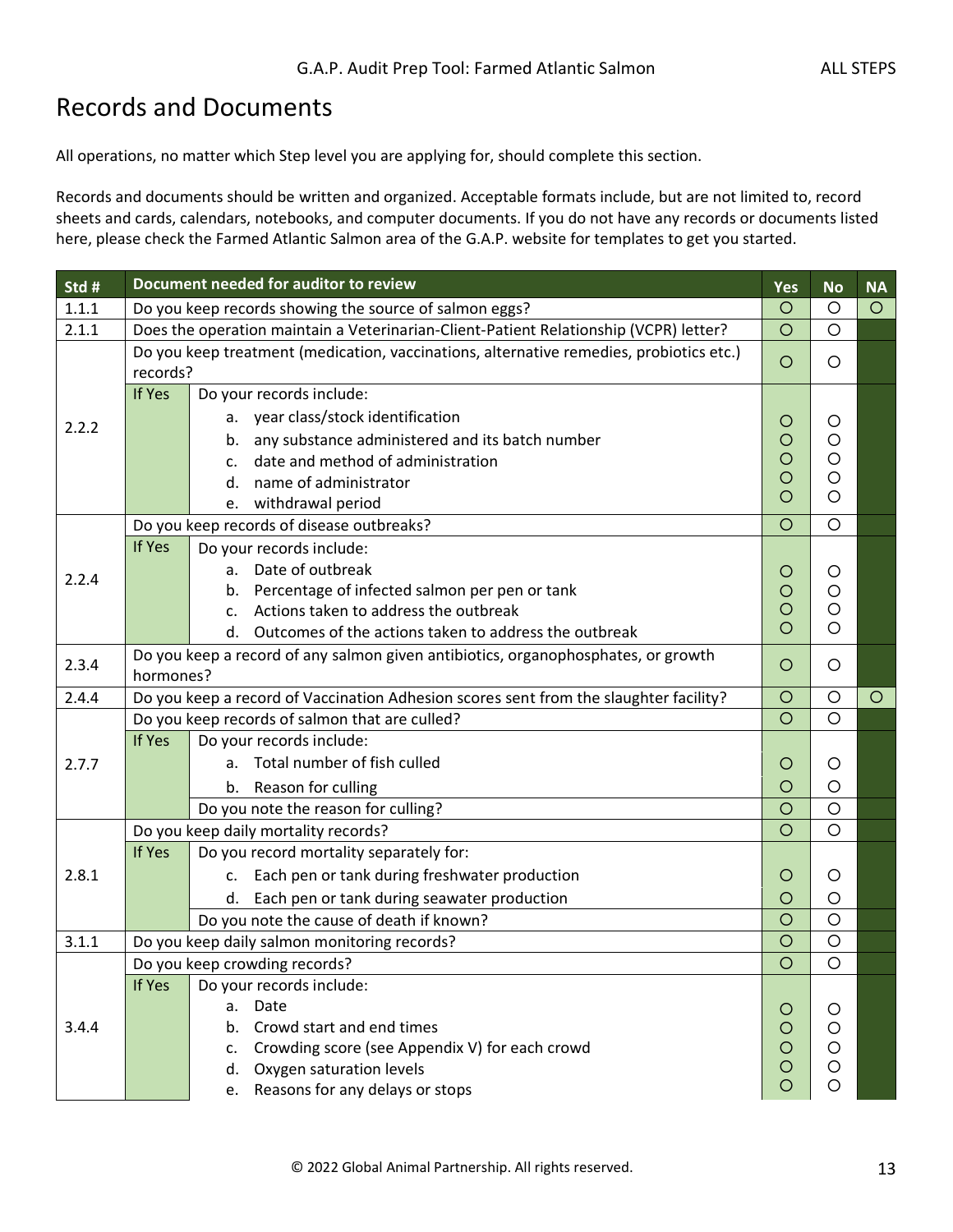| Std # |            | Document needed for auditor to review                                                                                     | Yes     | <b>No</b> | <b>NA</b> |
|-------|------------|---------------------------------------------------------------------------------------------------------------------------|---------|-----------|-----------|
|       |            | Do you keep fin, skin and body condition records?                                                                         | $\circ$ | $\circ$   |           |
|       | If<br>Yes  | Do your records include scores for:                                                                                       |         |           |           |
| 3.7.8 |            | Skin condition (including wounds and ulcers)<br>а.                                                                        | O       | O         |           |
|       |            | Fin condition (dorsal, pectoral and caudal fins)<br>b.                                                                    | O       | $\circ$   |           |
|       |            | Body condition (emaciation state)<br>c.                                                                                   | O       | $\circ$   |           |
|       |            | Do you assess and record water quality daily in open water pens?                                                          | $\circ$ | $\circ$   |           |
|       | If         | Do you monitor the following:                                                                                             |         |           |           |
| 5.2.1 | Yes        | temperature<br>а.                                                                                                         | O       | O         |           |
|       |            | oxygen saturation (%)<br>b.                                                                                               | O       | O         |           |
|       |            | CO <sub>2</sub><br>c.                                                                                                     | O       | $\circ$   |           |
|       |            | Do you assess and record water quality daily in tanks?                                                                    | $\circ$ | $\circ$   |           |
|       | If         | Do you monitor the following:                                                                                             |         |           |           |
| 5.2.2 | <b>Yes</b> | a. temperature                                                                                                            | O       | O         |           |
|       |            | oxygen saturation (%)<br>b.                                                                                               | O       | O         |           |
|       |            | CO <sub>2</sub><br>$\mathsf{C}$ .                                                                                         | O       | O         |           |
|       |            | d.<br>pH                                                                                                                  | O       | $\circ$   |           |
|       |            | Do you record any instances of net collapse or net deformation?                                                           | $\circ$ | $\circ$   | $\circ$   |
|       | f          | Do those records include:                                                                                                 |         |           |           |
| 5.6.2 | <b>Yes</b> | a. Date of net collapse or deformation                                                                                    | O       | O         |           |
|       |            | b. Reason for net collapse or deformation (if known)                                                                      | O       | O         |           |
|       |            | Action taken<br>c.                                                                                                        | O       | $\circ$   |           |
|       |            | Do you have a written escape prevention plan?                                                                             | $\circ$ | $\circ$   | $\circ$   |
|       | If         | Does the plan include:                                                                                                    |         |           |           |
|       | Yes        | a. what the operation is doing to prevent escapes (e.g. regular net                                                       | $\circ$ | O         |           |
| 6.1.1 |            | maintenance, alarm systems, etc.)<br>how the operation will address possible escape events (e.g. if a net collapses<br>b. |         |           |           |
|       |            | or if there is a predator attack, how will the operation minimize the damage                                              |         |           |           |
|       |            | and recapture fish if possible?)                                                                                          | O       | O         |           |
|       |            |                                                                                                                           |         |           |           |
|       |            | Do you record all escape events (whether actual or suspected)?                                                            | $\circ$ | $\circ$   | O         |
|       | f          | Do your records include:                                                                                                  |         |           |           |
| 6.1.3 | Yes        | a. cause (or suspected cause) of the escape;                                                                              | $\circ$ | O         |           |
|       |            | b. total number of escaped fish (including cleaner fish); and,                                                            | O       | O         |           |
|       |            | date of escape or date of escape event discovery.<br>c.                                                                   | $\circ$ | O         |           |
| 7.3.3 |            | Do you keep copies of all feed tags/ingredient lists, including functional feeds or feeds                                 | $\circ$ | O         |           |
|       |            | which contain parasiticides?                                                                                              |         |           |           |
| 7.4.1 |            | Do you record the average annual fish in/fish out (FIFO) ratio for each year class?                                       | O       | O         |           |
|       |            | Do you keep records of sea lice counts and levels?                                                                        | $\circ$ | $\circ$   | $\circ$   |
|       | If         | Do your records include:                                                                                                  |         |           |           |
| 8.1.3 | Yes        | Date that sea lice count took place<br>а.                                                                                 | O       | O         |           |
|       |            | b. The number of sea lice per fish (adult females only)                                                                   | O       | O         |           |
|       |            | If treatment was necessary as a result of sea lice count<br>c.                                                            | O       | O         |           |
|       |            | d. Type of treatment used                                                                                                 | O       | O         |           |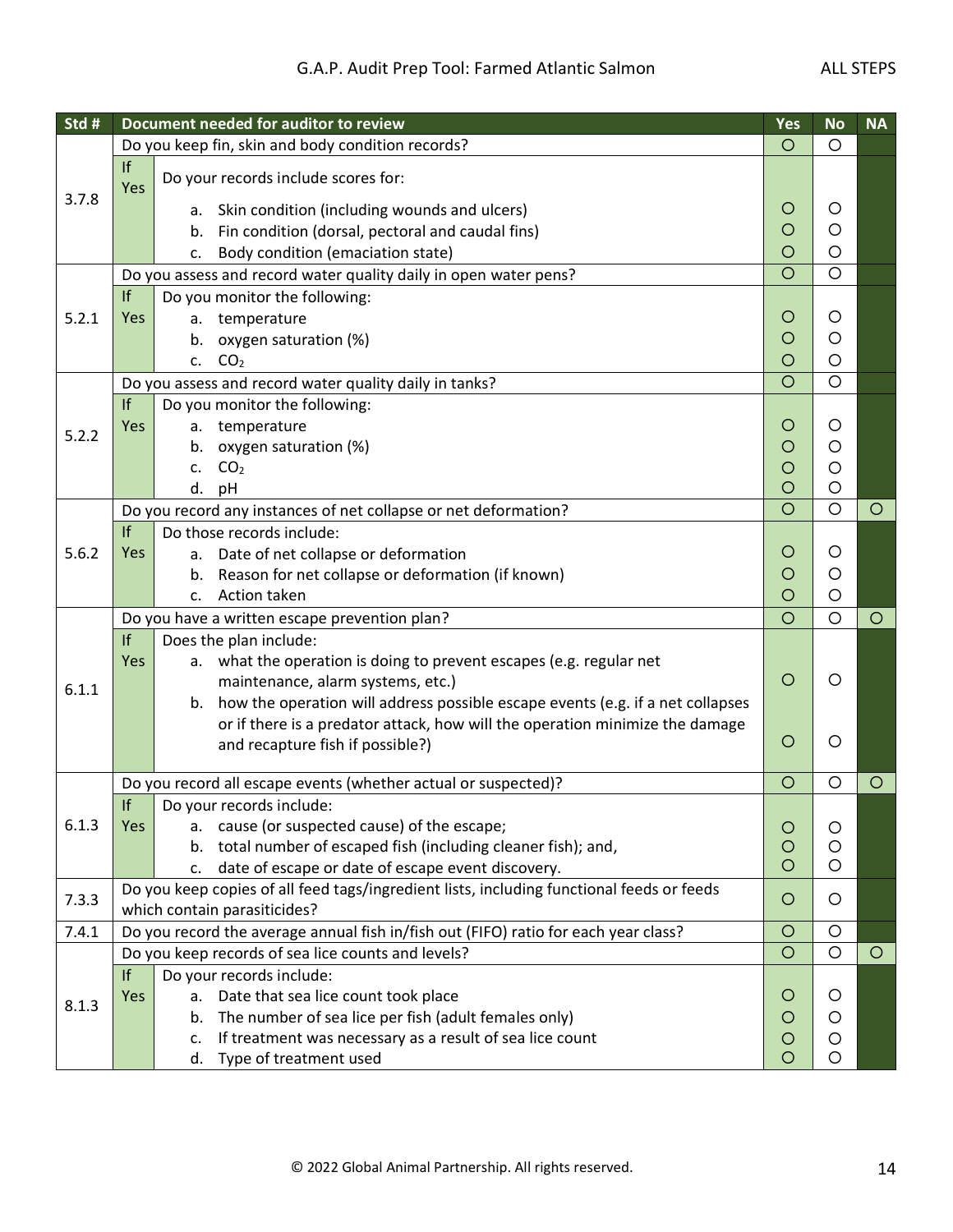| Std #   |           | Document needed for auditor to review                                                     | <b>Yes</b>         | <b>No</b> | <b>NA</b> |
|---------|-----------|-------------------------------------------------------------------------------------------|--------------------|-----------|-----------|
|         |           | For Step 1 and 3 only: Do you keep records of cleaner fish restocking?                    | $\circ$            | $\circ$   | $\circ$   |
| 9.1.7   | If        | Do those records include:                                                                 |                    |           |           |
|         | Yes       | a. Source of cleaner fish stock                                                           | O                  | O         |           |
|         |           | b. date of stocking or restocking                                                         | O                  | O         |           |
|         |           | date of cleaner fish health screening<br>c.                                               | O                  | $\circ$   |           |
|         |           | Number of cleaner fish being stocked<br>d.                                                | $\circ$            | O         |           |
|         |           | Species of cleaner fish being stocked<br>e.                                               | $\circ$            | $\circ$   |           |
|         |           | Do you keep a record of feed withdrawal times?                                            | $\circ$            | $\circ$   |           |
|         | If        | Is that record kept in degree days?                                                       | $\circ$            | $\circ$   |           |
| 11.3.3  | Yes       | Does that record include:                                                                 |                    |           |           |
|         |           | a. Date feed withdrawal began and ended                                                   | O                  | O         |           |
|         |           | Maximum and minimum water temperature values for each day feed was<br>b.                  |                    |           |           |
|         |           | withheld                                                                                  | O                  | O         |           |
| 11.10.1 |           | Do the drivers who transport your fish have a document that covers their responsibilities | O                  | O         | O         |
|         |           | during transport?                                                                         |                    |           |           |
|         |           | If you ship salmon off-farm, do you keep transport records?                               | $\circ$            | O         | $\circ$   |
|         | If        | Do your records include:                                                                  |                    |           |           |
|         | Yes       |                                                                                           |                    |           |           |
|         |           | Date<br>а.                                                                                | O                  | O         |           |
|         |           | Number of fish transported<br>b.                                                          | $\circ$            | $\circ$   |           |
| 11.12.1 |           | pumping start and end times for each vehicle, helicopter, or boat<br>c.                   | $\circ$            | O         |           |
|         |           | transporting salmon to another operation and/or slaughter facility                        |                    |           |           |
|         |           | d. departure and arrival times for each vehicle, helicopter, or boat transporting         | O                  | O         |           |
|         |           | salmon to another operation and/or slaughter facility                                     |                    |           |           |
|         |           | Reasons for stops or delays en route<br>e.                                                | O                  | O         |           |
|         |           | Mortalities during transport<br>f.                                                        | $\circ$            | $\circ$   |           |
|         |           | Do you have a written salmon farm plan?                                                   | $\circ$            | $\circ$   |           |
|         | If<br>Yes | Does your plan include:                                                                   |                    |           |           |
|         |           | an overview of the operation, including size, type/stage of production,<br>а.             |                    |           |           |
|         |           | location, applicable leases, titles, Area Management Agreements, and                      |                    |           |           |
|         |           | typical climatic conditions                                                               | $\circ$            | O         |           |
|         |           | b. emergency procedures, including those for natural disasters, escapes, fire,            |                    |           |           |
|         |           | water shut off, net collapse, and, if applicable, power failure                           | $\circ$            | O         |           |
|         |           | operational practices and policies for farmed salmon production<br>c.                     | O                  | O         |           |
|         |           | provision for daily feeding including feeding regime<br>d.                                | O                  | O         |           |
| 12.2.1  |           | health programs (e.g. supplementation, vaccination and other preventative<br>e.           |                    |           |           |
|         |           | maintenance and/or health-promoting practices)                                            | $\circ$            | O         |           |
|         |           | a written sea lice prevention plan<br>f.                                                  | $\circ$            | $\circ$   | O         |
|         |           | care of sick and/or injured salmon, including on-farm euthanasia policies<br>g.           |                    |           |           |
|         |           | management of open-water site (if applicable)<br>h.                                       | $\circ$            | O         |           |
|         |           | predator control practices<br>i.                                                          | $\circ$            | $\circ$   |           |
|         |           | environmental management (e.g. escape records, incidences of algal<br>j.                  | $\circ$            | O         |           |
|         |           | blooms, benthic testing, effluent monitoring, etc.)                                       |                    |           |           |
|         |           | vet recommendations of appropriate current speed and (if applicable) wave<br>k.           | $\circ$<br>$\circ$ | O<br>O    |           |
|         |           | action in all tanks/pens regardless of production level                                   | $\circ$            | O         |           |
|         |           | a written escape prevention plan<br>I.                                                    | $\circ$            | O         |           |